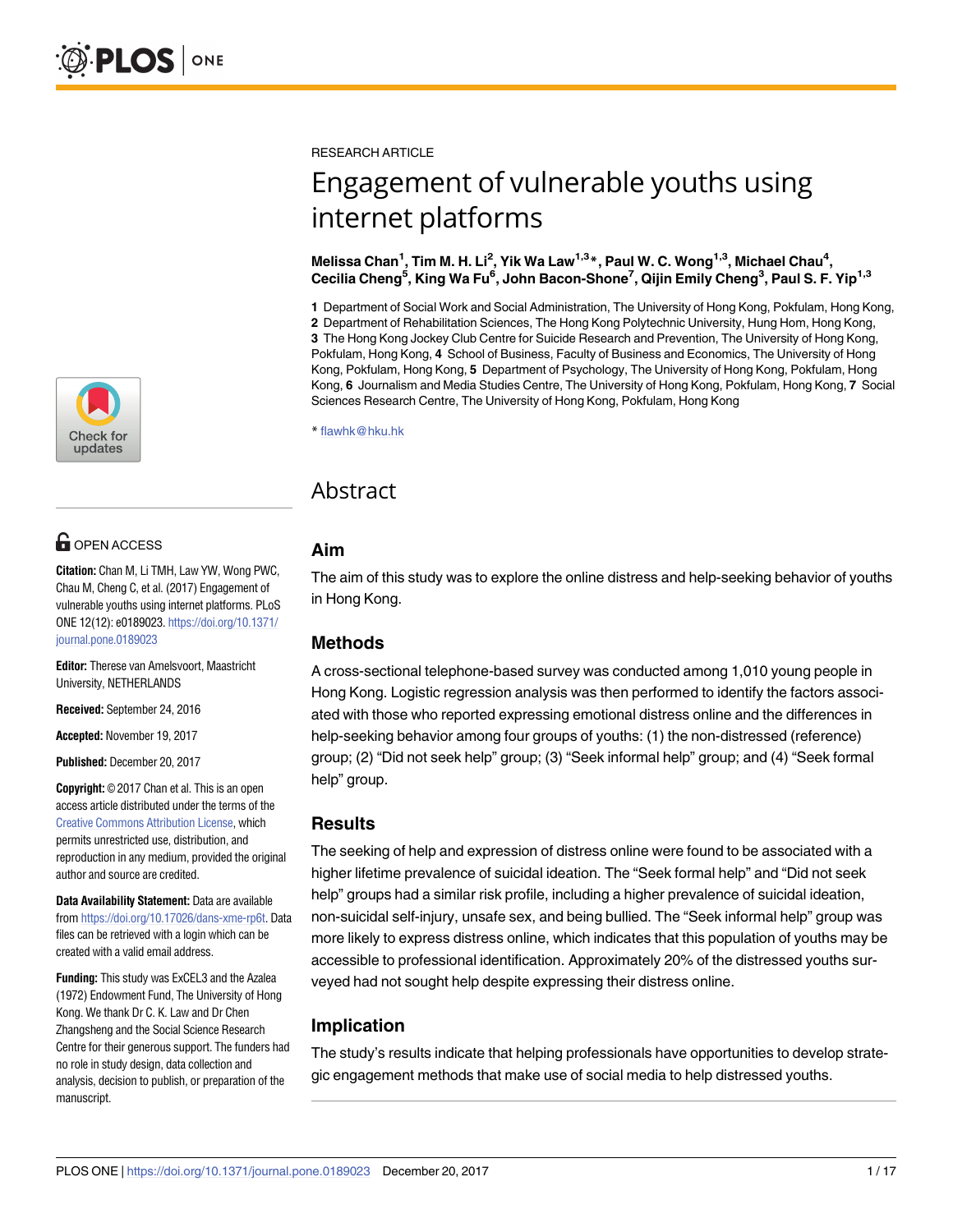**Competing interests:** The authors have declared that no competing interests exist.

<span id="page-1-0"></span>PLOSI

ONE

## **Introduction**

Mental health of young people demands the attention of both practitioners and policymakers, as adolescence is the period in which many mental health disorders are first detected. According to a review paper [\[1\]](#page-14-0), research studies around the world show a prevalence of mental health disorders ranges from 8% to 27% among young people aged 24 and below. To prevent or mitigate the adverse impacts of mental health problems, service providers need to find ways to connect youths with mental health needs to mental health services to facilitate early identification and intervention. However, the range of barriers to mental health service access by this population [[1\]](#page-14-0) highlights the significant gap that exists between service needs and service utilization.

To reduce that gap, it is crucial that practitioners understand the influences on barriers to service use [\[2\]](#page-14-0). The various models used to explain patterns of service utilization adopt different perspectives to explain those barriers. For example, the behavioral model, which views healthcare decisions as a rational process [[3](#page-14-0)], emphasizes the physical barriers to mental health service access, such as demographic factors (e.g., receiving a low level of education or being a member of an ethnic minority) and a lack of enabling resources (e.g., a lack of service information and inaccessible service locations) [\[4\]](#page-15-0). Another widely used model, the Health Belief Model (HBM), suggests that healthcare decisions are based on self-perception rather than an objective medical condition [\[5\]](#page-15-0). Therefore, the barriers to service utilization stem from subjective experiences and health beliefs. They perceived such barriers include a fear of treatment, lack of confidentiality, and the stigma associated with mental illness [\[6\]](#page-15-0). Different from the behavioral model's assumption that individuals are rational decision-makers, some models assume that healthcare decisions can be influenced by peers and family members. According to the Network Episode Model (NEM) [[7\]](#page-15-0), for instance, service barriers are more likely to be influenced by social factors than individual factors. In addition, the Gateway Provider Model (GPM) extends the NEM to describe the role of the "gateway provider" in influencing service use by young people. Gateway providers direct youths toward and connect them with services, and the GPM thus highlights the important influence that helping professionals exert over service utilization [\[8\]](#page-15-0).

Internet platforms may serve as gateway providers. A 2017 report by the International Telecommunication Union stated that 70% of the world's youth are online. In developed countries, even 94% of young people aged 15–24 use the Internet [\[9\]](#page-15-0). In Hong Kong, where the current study was conducted, the household Internet penetration rate in that year was 82.8% [[10\]](#page-15-0). The high global and local Internet penetration rates suggest that the provision of mental health services over the Internet may be a viable option, as it would reduce the physical barriers to service access via enhanced availability, accessibility, and affordability [\[11\]](#page-15-0). In addition, the Internet could offer a secure service channel, thereby reducing the psychological barriers to service access (e.g., stigma associated with mental illness) perceived by many young people [\[12\]](#page-15-0).

According to both the behavioral model and HBM, Internet services can bridge the gap between youths' mental health needs and service access because they reduce the physical and psychological barriers to such access. However, a danger is that the social influences that prevail in the cyber world may encourage them to seek inappropriate solutions to their problems. For example, young people engaged in sex work have formed strong collaborative networks online to share precautionary tips on sex-related problems through social media rather than seeking professional help [[13](#page-15-0)]. Examples abound of social media serving as platforms for the spread of problem behaviors. For instance, online suicide groups on social media that provide detailed descriptions of suicide methods may encourage suicidal thoughts and even promote suicidal acts [[14\]](#page-15-0). However, social media could also serve as a platform for helping professionals to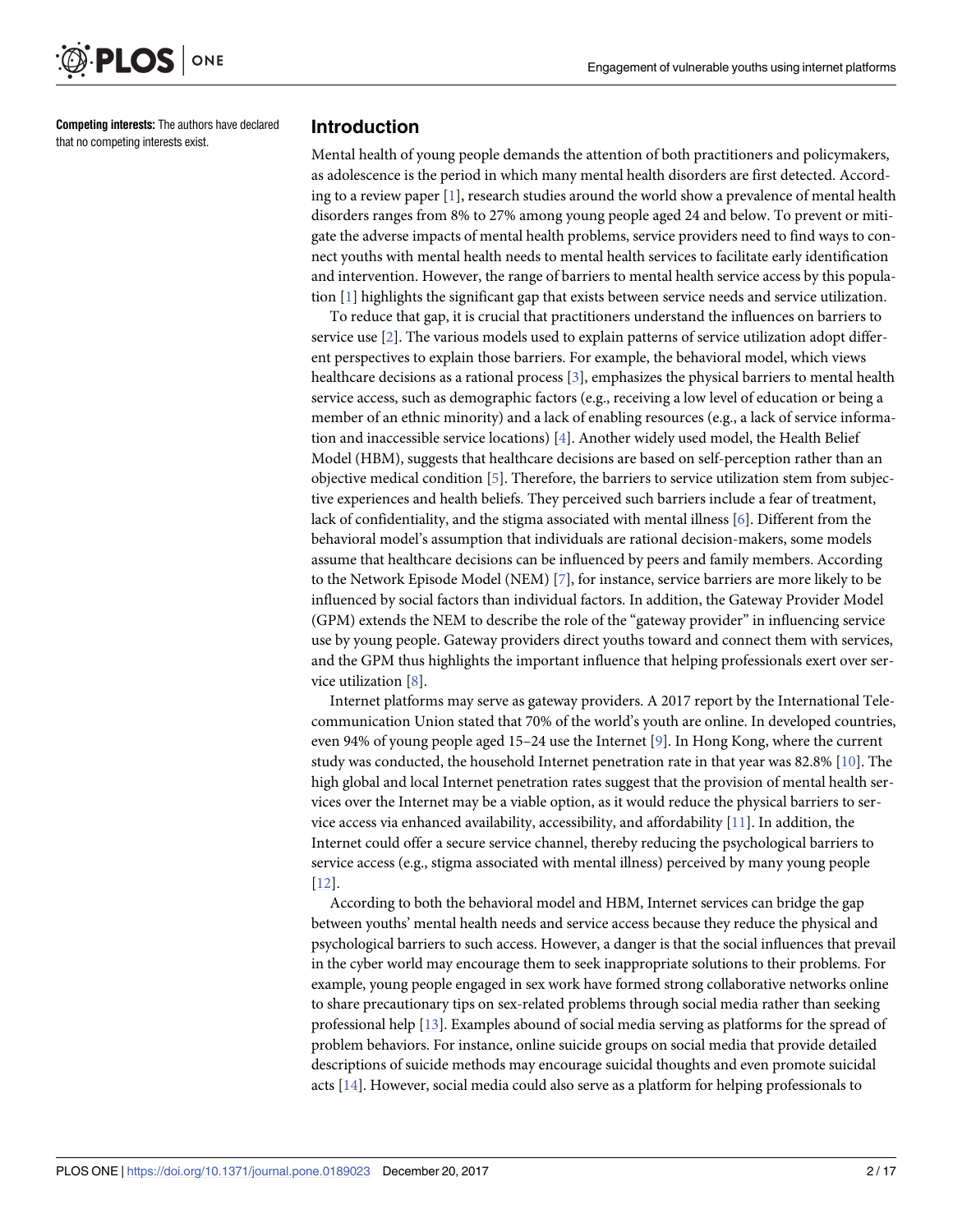<span id="page-2-0"></span>develop proactive engagement and health promotion strategies and encourage youths to seek professional help [[15](#page-15-0)].

To date, helping professionals' involvement in social media-based mental health interventions has been minimal, which researchers have attributed to the low adherence rate to such interventions [[16](#page-15-0)]. Although there is a long history of online counseling services, those services have not reached out to vulnerable young people [[17](#page-15-0)]. To the best of our knowledge, there is only one evaluation study on Internet outreach services providing HIV screening for LGBT youths [\[18\]](#page-15-0), and yet their service needs remain undetermined. The GPM suggests that online helping professionals can be proactive gateway providers that identify young people experiencing problems and recommend them to services [\[19\]](#page-15-0). The study reported herein was to investigate the possibility of reaching youths who need help via various Internet platforms (e.g., social media, Internet forums).

The study's specific aims were to (1) better understand the behavior of young people disclosing their distress on the Internet; (2) elucidate the characteristics of youths who make such online disclosures to allow helping professionals to identify and engage with them; and (3) examine the differences between those who are at risk but do not seek help and those who do seek help. Its results will help professionals to devise a more strategic outreach approach [\[20\]](#page-15-0). The study was a response to the call for research examining whether Internet platforms such as social media can serve as a substitute for traditional face-to-face psychosocial services and connect at-risk youths with such services.

## **Method**

### Data collection

A cross-sectional telephone survey was conducted in Hong Kong between January 23 and March 22, 2013. A large sample of 80,000 mobile phone numbers was randomly generated using the mobile number prefix data published by the Hong Kong Office of the Telecommunications Authority. Among the 80,000 numbers, 8,912 were not in our desired age group. The response rate was 35.4%, giving us a total of 1,010 respondents. Details of the research methodology and study measurements can be found in [\[21\]](#page-15-0). Prior ethical approval was obtained from the Human Research Ethics Committee for Nonclinical Faculties at the University of Hong Kong.

#### Measures

**Dependent variables.** Two dependent variables were used in our analysis. First, the respondents were asked whether they had ever made an online disclosure of distress on online platforms such as blogs, forums, or microblogs (e.g., Twitter or Weibo [a popular Chinese microblogging site]) and social networking sites (e.g., Facebook). This dependent variable (DV1) is a categorical variable (yes vs. no).

Second, for the second dependent variable (DV2) the respondents were classified into four groups, namely, a non-distressed group and three distressed groups. Their level of distress was self-evaluated on the basis of seven life situations occurring over the month prior to the survey. These situations pertained to their academic situation, job, finances, social networks, health, family relationships, and relationships with their spouse or partner.

For those in the distressed groups, they were classified as the "Did not seek help" group, "Seek informal help" group, and "Seek formal help" group, depending on their reported helpseeking behavior. Informal help included help from family, relatives, friends, classmates or colleagues, and teachers, whereas formal help included help from social workers, counselors,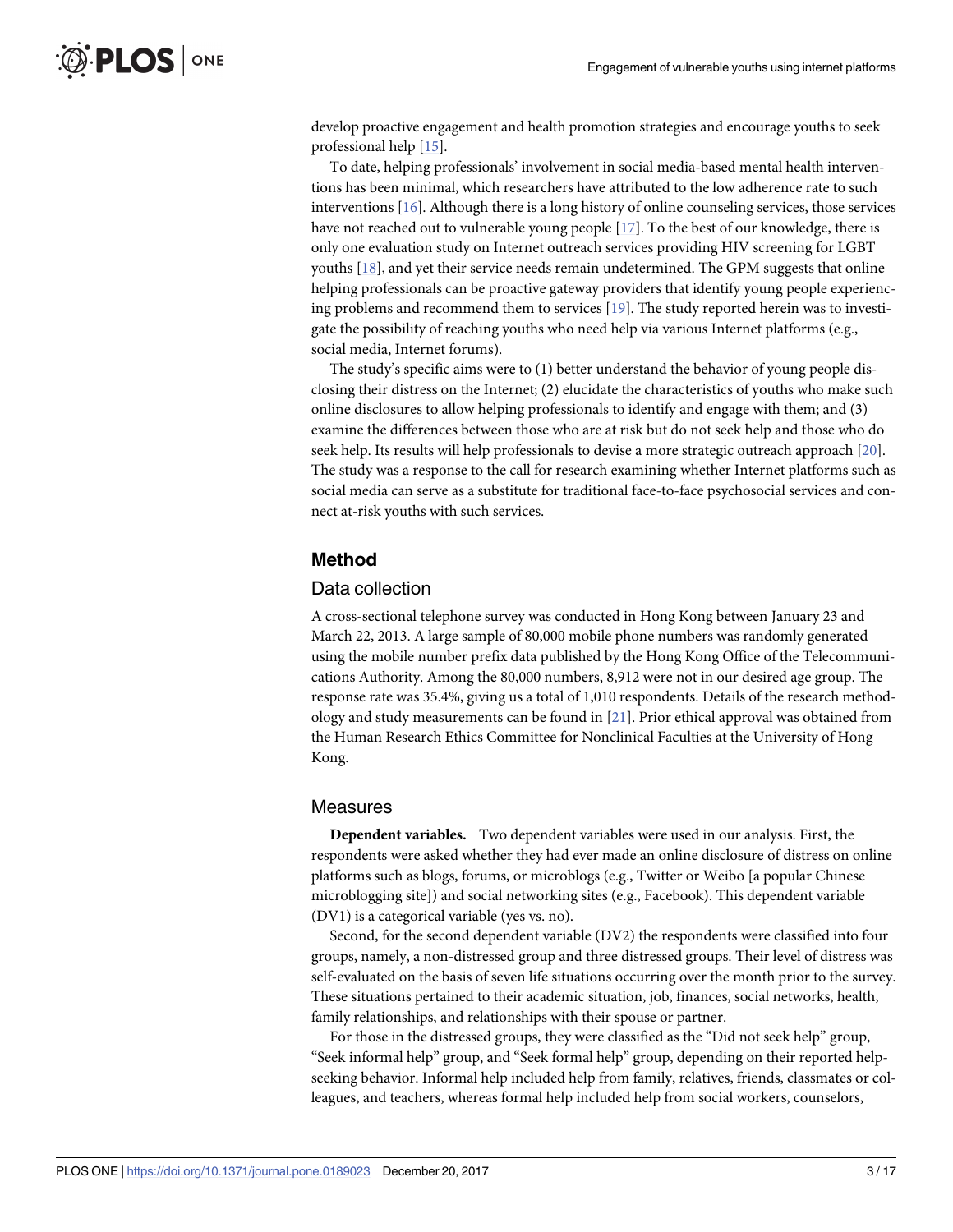<span id="page-3-0"></span>

**Fig 1. Categorization of the four groups for DV2.**

<https://doi.org/10.1371/journal.pone.0189023.g001>

clinical psychologists, psychiatrists, general practitioners, or paraprofessionals (e.g., psychiatric nurses, occupational therapists).

DV2 is also a categorical dependent variable (did not seek help vs. seek informal help vs. seek formal help). If a respondent had sought both formal and informal help, he or she was categorized as a member of the "seek formal help" group. (Please refer to Fig1.tif for Fig 1. Categorization of the four groups for DV2.)

**Independent variables.** The study's independent variables were classified into four domains. The first was sociodemographic characteristics, including sex (male or female), age (below 18, 18 to 24, or 25 to 29), education level (Secondary 6 or above, which is equivalent to U.S. Grade 12 or above), and student status (student or not).

The second were the psychological factors of health-related quality of life and self-perceived distress (as described in DV2). Health-related quality of life was measured using the 12-item General Health Questionnaire (GHQ-12), which is designed to detect emotional distress in the general population. The reliability of the GHQ-12 is 0.83, and it has demonstrated internal validity with a sensitivity of 93.5% and specificity of 78.5% among general practice patients [\[22\]](#page-15-0). The Chinese version used in this study has also been validated [\[23\]](#page-15-0).

The third set of independent variables were behavioral factors, including Internet usage (hours per week) and lifetime risk behaviors. Risk behaviors were measured using a checklist derived from the Youth Risk Behavior Questionnaire (YRBQ) and a review of the literature on definitions of the term "at risk." Checklist items included suicidal thoughts, self-harm (without suicidal thoughts), risky alcohol intake, at-risk smoking, substance abuse, financial issues, risky sexual behavior, bullying, and criminal offenses. The YRBS has been validated and used in a local setting [[24](#page-15-0)].

The fourth and final set were social communication and relationship variables, including means of communicating with others, ways of disclosing distress, and interpersonal relationships. The communication methods investigated included online platforms such as blogs, forums, microblogs, and social networking sites and private communication means such as face-to-face conversations, telephone conversations, text messages sent via mobile phone or WhatsApp, and instant messages. The frequency with which each method was used to contact others and disclose distress was measured using five-point  $(0 = never, 1 = once a week, 2 = sev$ eral times a week,  $3 =$  once a day, and  $4 =$  several times a day) and four-point  $(1 =$  never,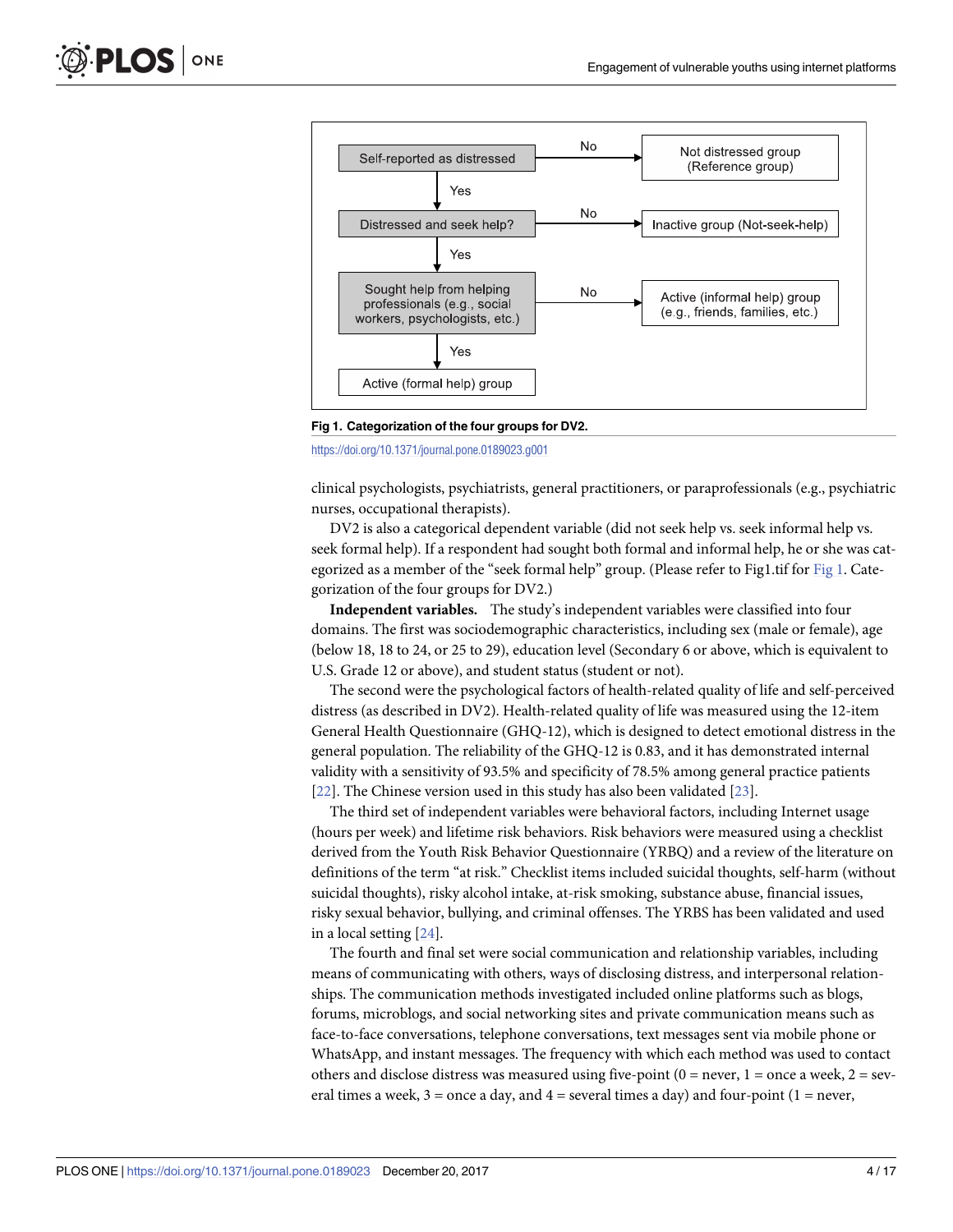<span id="page-4-0"></span> $2 =$  rarely,  $3 =$  sometimes, and  $4 =$  very often) Likert scales, respectively. Furthermore, respondents' willingness to be approached by helping professionals via online means and their attitudes toward seeking support via the Internet were also evaluated using a five-point Likert scale  $(1 =$  least likely;  $5 =$  most likely). The size of a respondent's social network was assessed by the number of friends in his or her Facebook network.

## Statistical analysis

The study results underwent three stages of statistical analysis. First, descriptive analysis was performed to create a respondent profile. Second, univariate binary logistic regression analyses were conducted with DV1 and adjusted for age and gender. The non-distressed group served as the reference group in these analyses. Sociodemographic characteristics and the other independent variables were analyzed to obtain adjusted odds ratios (OR) and their 95% confidence intervals (CI). Third, univariate multinomial logistic regression analyses were conducted with DV2 and adjusted for age and gender, with the non-distressed group again serving as the reference group and sociodemographic characteristics and the other independent variables analyzed to obtain adjusted OR and their 95% CI. All three stages of analysis were conducted using SPSS software (IBM SPSS Statistics 20, IBM Corporation).

## **Results**

## Internet usage

The largest proportion of youths surveyed in this study were aged between 18 and 24 (48%). About 27% were younger than 18, and the remaining 26% were between the age of 25 to 29. A large proportion of the respondents were students (58%), and the remainder were employed. Just over half were women/girls (54%).

The respondents reported spending an average of 23.4 hours per week on the Internet (interquartile range: 10 to 30 hours per week). A small proportion (5%) said they spent over 60 hours per week on the Internet. Only 4% of the respondents indicated that they do not use any of four online social platforms (i.e., Facebook, Twitter, online forums such as HK Golden, and blogs such as WordPress), whereas 71% said they use these platforms at least once a day. Four percent stated that they do not display any personal information online, with the majority reporting that they display some such information, such as their name, contact e-mail address, age, marital status, hobbies, and the social networks of friends and family, as well as photos.

Online social platforms not only facilitate communication but also provide a way to express distress. A large majority of the respondents expressed distress via traditional private means of expression such as face-to-face conversations (91%) and phone calls (86%). They also find the internet an open platform for expression of distress. A majority of the respondents (68%) stated that they have disclosed distress on a social networking platform. Yet, a quarter of respondents stated that they do not express distress on online platforms.

With regard to gaining support via the Internet, over 60% of respondents indicated that they talk about their problems with their friends over the Internet, and 62% reported having friends on the Internet with whom they can share their joys and sorrows. A quarter of the respondents indicated that they would be willing to be approached by online professionals.

As noted above, the use of Internet platforms to voice distress was just as common among the youths surveyed as the use of private means of communication. [Table](#page-5-0) 1 below presents the demographics and Internet usage patterns of the respondents. [Table](#page-6-0) 2 presents data on their expression of distress via online platforms and attitudes toward gaining support via the Internet.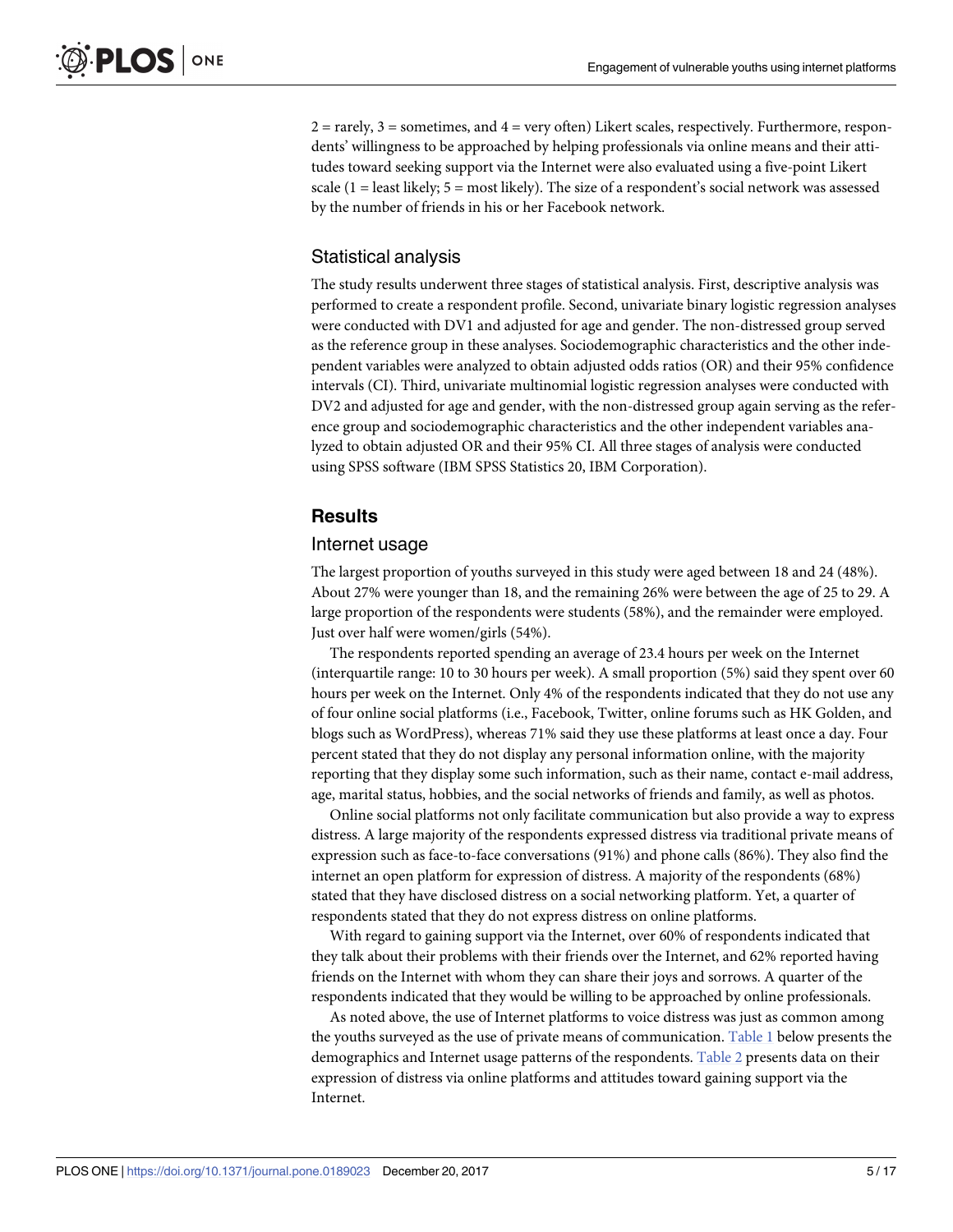<span id="page-5-0"></span>

|                                                            | All participants (N = 1010) |                          |           |  |  |
|------------------------------------------------------------|-----------------------------|--------------------------|-----------|--|--|
| Gender                                                     |                             |                          |           |  |  |
| Male                                                       | 46%                         |                          |           |  |  |
| Female                                                     | 54%                         |                          |           |  |  |
| Age @                                                      |                             | Mean 20.79, Median 21    |           |  |  |
| < 17                                                       |                             | 27%                      |           |  |  |
| $18 - 24$                                                  | 48%                         |                          |           |  |  |
| $25 - 29$                                                  |                             | 26%                      |           |  |  |
| Education @                                                |                             |                          |           |  |  |
| Higher education (Grade 12 or above)                       |                             | 54%                      |           |  |  |
| Below Grade 12                                             |                             | 46%                      |           |  |  |
| <b>Employment status</b>                                   |                             |                          |           |  |  |
| Student                                                    |                             | 58%                      |           |  |  |
| Non-student                                                |                             | 42%                      |           |  |  |
| Internet usage                                             |                             | Mean 23.4, Median 20     |           |  |  |
| No internet usage                                          |                             | 0%                       |           |  |  |
| Below 10 hours                                             |                             | 27%                      |           |  |  |
| 10 to 20 hours                                             |                             | 26%                      |           |  |  |
| 20 to 30 hours                                             | 21%                         |                          |           |  |  |
| 30 to 40 hours                                             | 10%                         |                          |           |  |  |
| 40 to 60 hours                                             | 10%                         |                          |           |  |  |
| 60 hours or above                                          | 5%                          |                          |           |  |  |
| <b>Facebook friends</b>                                    |                             |                          |           |  |  |
| Below 150 friends                                          |                             | 30%                      |           |  |  |
| 150 to 300 friends                                         |                             | 32%                      |           |  |  |
| 300 or more friends                                        |                             | 38%                      |           |  |  |
| <b>WhatsApp friends</b>                                    |                             |                          |           |  |  |
| Below 25 friends                                           |                             | 26%                      |           |  |  |
| 26 to 50 friends                                           |                             | 30%                      |           |  |  |
| 50 friends or more                                         |                             | 44%                      |           |  |  |
| Usage of online social platforms                           |                             |                          |           |  |  |
| None at all                                                |                             | 4%                       |           |  |  |
| Some usage                                                 | 96%                         |                          |           |  |  |
| Display of personal information on online social platforms |                             |                          |           |  |  |
| None at all                                                |                             | 4%                       |           |  |  |
| Some information                                           |                             | 96%                      |           |  |  |
| Use of online platforms                                    | Use at least once a day     | Use at least once a week | Never use |  |  |
| - social networking platforms                              | 71%                         | 22%                      | 7%        |  |  |
| - microblogging @                                          | 34%                         | 17%                      | 48%       |  |  |
| - forums @                                                 | 19%                         | 25%                      | 56%       |  |  |
| - blogs @                                                  | $5%$                        | 14%                      | 81%       |  |  |
|                                                            |                             |                          |           |  |  |

#### **[Table](#page-4-0) 1. Demographics and usage of Internet platforms of all youths surveyed.**

@ missing data (less than 1%).

<https://doi.org/10.1371/journal.pone.0189023.t001>

The characteristics of young people who express distress online constitute helpful information for social work professionals seeking to engage with this population online. Several of the characteristics that distinguished those who express distress online from those who do not are presented in [Table](#page-7-0) 3, which distinguishes the two groups by demographics, and by Internet usage pattern.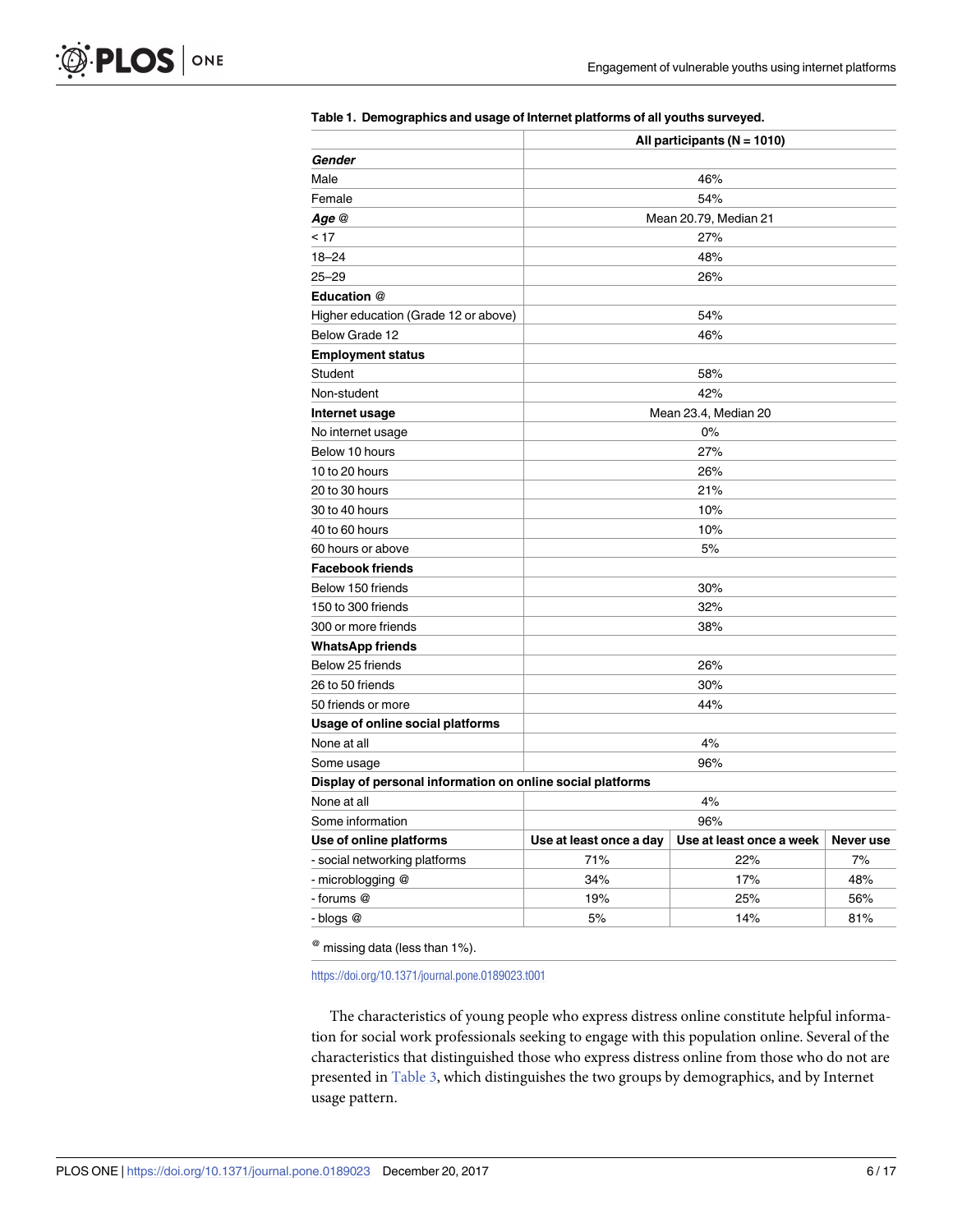| Express distress via online platforms                    | <b>Express</b>   | Do not express |         |
|----------------------------------------------------------|------------------|----------------|---------|
| - social networking platforms@                           | 68%              | 32%            |         |
| - microblogging@                                         | 38%              | 62%            |         |
| - forums@                                                | 16%              | 84%            |         |
| - blogs@                                                 | 19%              | 81%            |         |
| Express distress via any of the above online platforms @ |                  |                |         |
| Never                                                    |                  | 24%            |         |
| Express via some online platforms                        |                  | 76%            |         |
| Express distress via private means of communication      |                  |                |         |
| - instant messaging @                                    | 65%              | 35%            |         |
| - WhatsApp @                                             | 81%              | 19%            |         |
| - phone calls                                            | 86%              | 14%            |         |
| - face-to-face                                           | 91%              | 9%             |         |
| Attitudes towards gaining support from the Internet      | <b>Disagree</b>  | <b>Neutral</b> | Agree   |
| I have friends with whom I can share my joys and sorrows | 13%              | 24%            | 62%     |
| can talk about my problems with my friends @             | 19%              | 21%            | 60%     |
| Willingness to be approached by online professionals @   | <b>Unwilling</b> | <b>Neutral</b> | Willing |
|                                                          | 37%              | 38%            | 25%     |

#### [Table](#page-4-0) 2. Expression of distress via Internet platforms and attitudes towards gaining support via the Internet in all youths surveyed (N = 1010).

 $^{\circledR}$  missing data (less than 1%).

<https://doi.org/10.1371/journal.pone.0189023.t002>

ONE

<span id="page-6-0"></span>PLOS I

## Use of Internet platforms to voice distress

The results of univariate binary logistic regression analysis showed that the female, student, and 18- to 24-year-old respondents were the most likely to disclose their distress on an online platform, which may have developmental implications. Further, the more Facebook friends a respondent had ( $OR = 3.17$ ), the likelier he or she was to express distress online, although there were differences between the sexes, with women/girls more likely than men/boys to have large numbers of friends. In this study, 46% of the former and 39% of the latter reported more than 300 Facebook friends.

The results also revealed that the respondents who were more likely to disclose their distress online also reported more frequent contacts with their friends using a variety of means. Those who disclosed distress online were also more likely to use social networking platforms  $(OR = 6.16)$  and instant messaging  $(OR = 3.02)$  daily, even after adjusting for such confounds as age and gender. They were also more likely to express their distress via instant messaging (OR = 9.39) than via any other platform. Furthermore, this group of youths also engaged in frequent contact with others via WhatsApp ( $OR = 2.79$ ) or by meeting face-to-face  $(OR = 2.00)$  and were likely to be older. Similarly, the youths who expressed distress online, particularly the older ones, were also more likely to express their distress over WhatsApp  $(OR = 4.67)$  or in face-to-face conversations  $(OR = 2.80)$ .

## Voicing distress and profile of risk behaviors

After adjusting for age and gender, the results showed that the group of youths that was more likely to voice distress online was also associated with a higher lifetime prevalence of suicidal ideation ( $OR = 1.53$ ). With regard to help-seeking behavior, after adjusting for sex, it was found that those who had disclosed distress online were also more likely to seek help from their networks of friends and family ( $OR = 1.61$ ). Of the respondents who reported expressing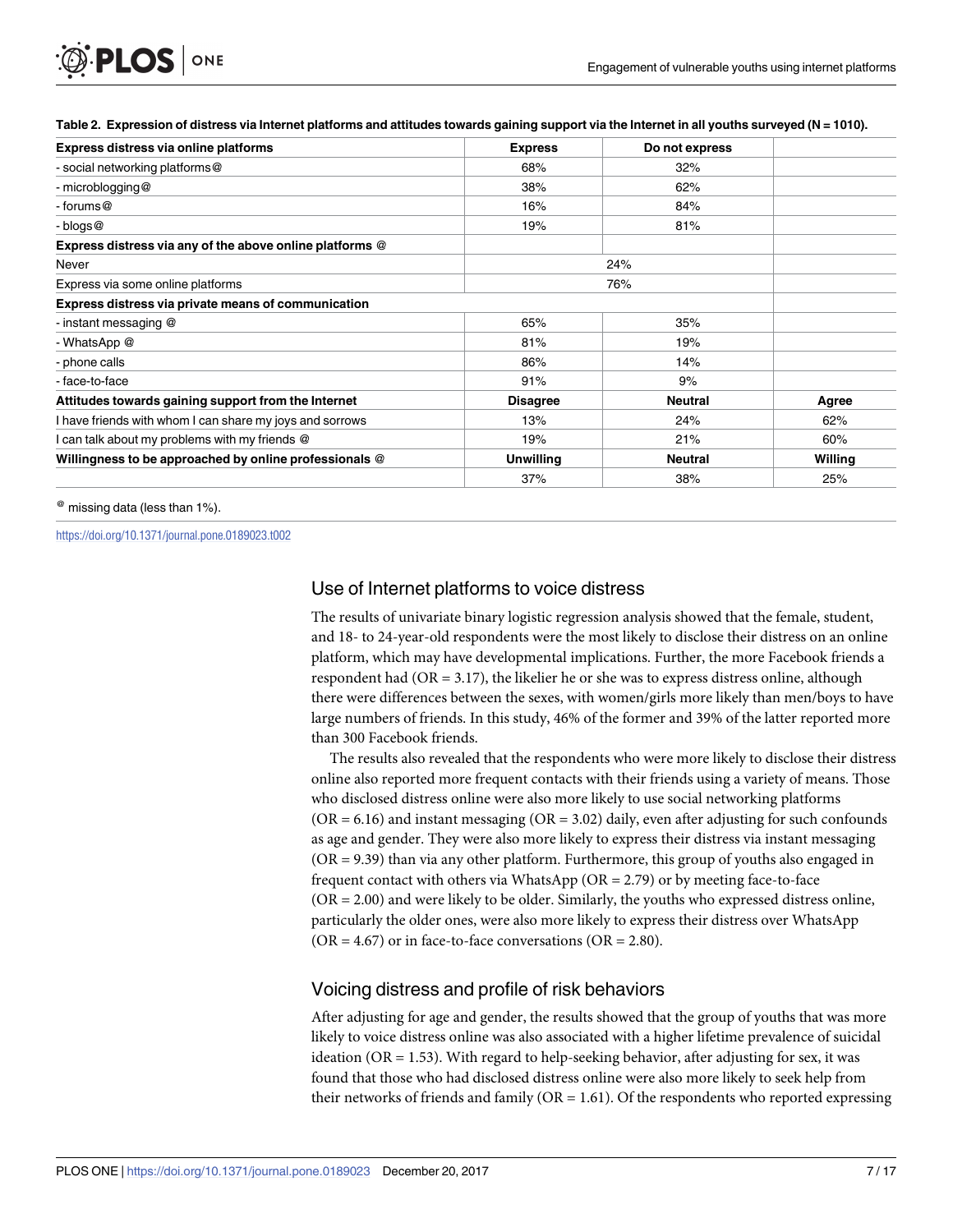#### **[Table](#page-5-0) 3. Demographics and Internet usage pattern of youths who do and do not express distress online.**

<span id="page-7-0"></span>**OF PLOS** ONE

|                                                      | Do not express online ( $n = 245$ ) | Express online ( $n = 756$ ) | Odds ratio <sup>^</sup> |
|------------------------------------------------------|-------------------------------------|------------------------------|-------------------------|
| Gender                                               |                                     |                              |                         |
| Male                                                 | 63%                                 | 41%                          | $0.41(0.31 - 0.56)^*$   |
| Female                                               | 37%                                 | 59%                          | 1                       |
| Age @                                                |                                     |                              |                         |
| 17 or younger                                        | 28%                                 | 26%                          | 1.37 (0.94-2.00)        |
| $18 - 24$                                            | 38%                                 | 51%                          | $1.96(1.39 - 2.77)^*$   |
| $25 - 29$                                            | 34%                                 | 23%                          | 1                       |
| <b>Employment status</b>                             |                                     |                              |                         |
| Student                                              | 52%                                 | 60%                          | 1                       |
| Non-student                                          | 48%                                 | 40%                          | $0.83(0.54 - 1.29)$     |
| <b>Facebook friends</b>                              |                                     |                              |                         |
| Below 150 friends                                    | 47%                                 | 25%                          | $\mathbf{1}$            |
| 150 to 300 friends                                   | 30%                                 | 32%                          | $1.95(1.37 - 2.78)$ **  |
| 300 or more friends                                  | 23%                                 | 43%                          | $3.17(2.19 - 4.60)$ **  |
| <b>Usage of online platforms</b>                     |                                     |                              |                         |
| - Social networking platforms                        |                                     |                              | Adjusted odds ratio^    |
| Use at least once a day                              | 57%                                 | 75%                          | $6.16(3.64 - 10.44)$ ** |
| Use at least once a week                             | 25%                                 | 21%                          | $3.96$ (2.22-7.04)**    |
| Never use                                            | 18%                                 | 4%                           | 1                       |
| - Microblogging                                      |                                     | @                            |                         |
| Use at least once a day                              | 18%                                 | 39%                          | $3.60(2.48 - 5.24)$ **  |
| Use at least once a week                             | 9%                                  | 20%                          | $3.48(2.15 - 5.62)$ **  |
| Never use                                            | 73%                                 | 40%                          | 1                       |
| - Forums                                             |                                     |                              |                         |
| Use at least once a day                              | 15%                                 | 20%                          | 2.42 (1.58-3.72)**      |
| Use at least once a week                             | 19%                                 | 27%                          | $2.07(1.41 - 3.04)$ **  |
| Never use                                            | 66%                                 | 53%                          | 1                       |
| - Blogs                                              |                                     |                              |                         |
| Use at least once a day                              | 5%                                  | 5%                           | $1.16(0.59 - 2.25)$     |
| Use at least once a week                             | 7%                                  | 17%                          | $2.30(1.36 - 3.89)$ **  |
| Never use                                            | 87%                                 | 79%                          | 1                       |
| Contacting others via private means of communication |                                     |                              |                         |
| - Instant messaging                                  |                                     | @                            |                         |
| Use at least once a day                              | 33%                                 | 47%                          | $3.02(2.10-4.36)$ **    |
| Use at least once a week                             | 29%                                 | 35%                          | $2.48(1.69 - 3.63)$ **  |
| Never use                                            | 38%                                 | 18%                          | $\mathbf{1}$            |
| - WhatsApp                                           |                                     | @                            |                         |
| Use at least once a day                              | 80%                                 | 88%                          | $2.79(1.68 - 4.63)$ **  |
| Use at least once a week                             | 7%                                  | 6%                           | $2.21(1.06 - 4.61)$ **  |
| Never use                                            | 13%                                 | 5%                           | 1.                      |
| - Phone calls                                        |                                     |                              |                         |
| Use at least once a day                              | 71%                                 | 70%                          | 1.53 (0.68-3.42)        |
| Use at least once a week                             | 24%                                 | 27%                          | $1.66(0.72 - 3.83)$     |
| Never use                                            | 4%                                  | 3%                           | 1                       |
| - Face-to-face                                       |                                     |                              |                         |
| Use at least once a day                              | 64%                                 | 60%                          | $1.49(0.83 - 2.66)$     |
| Use at least once a week                             | 28%                                 | 35%                          | 2.00 (1.08-3.70)**      |
|                                                      |                                     |                              |                         |

(Continued)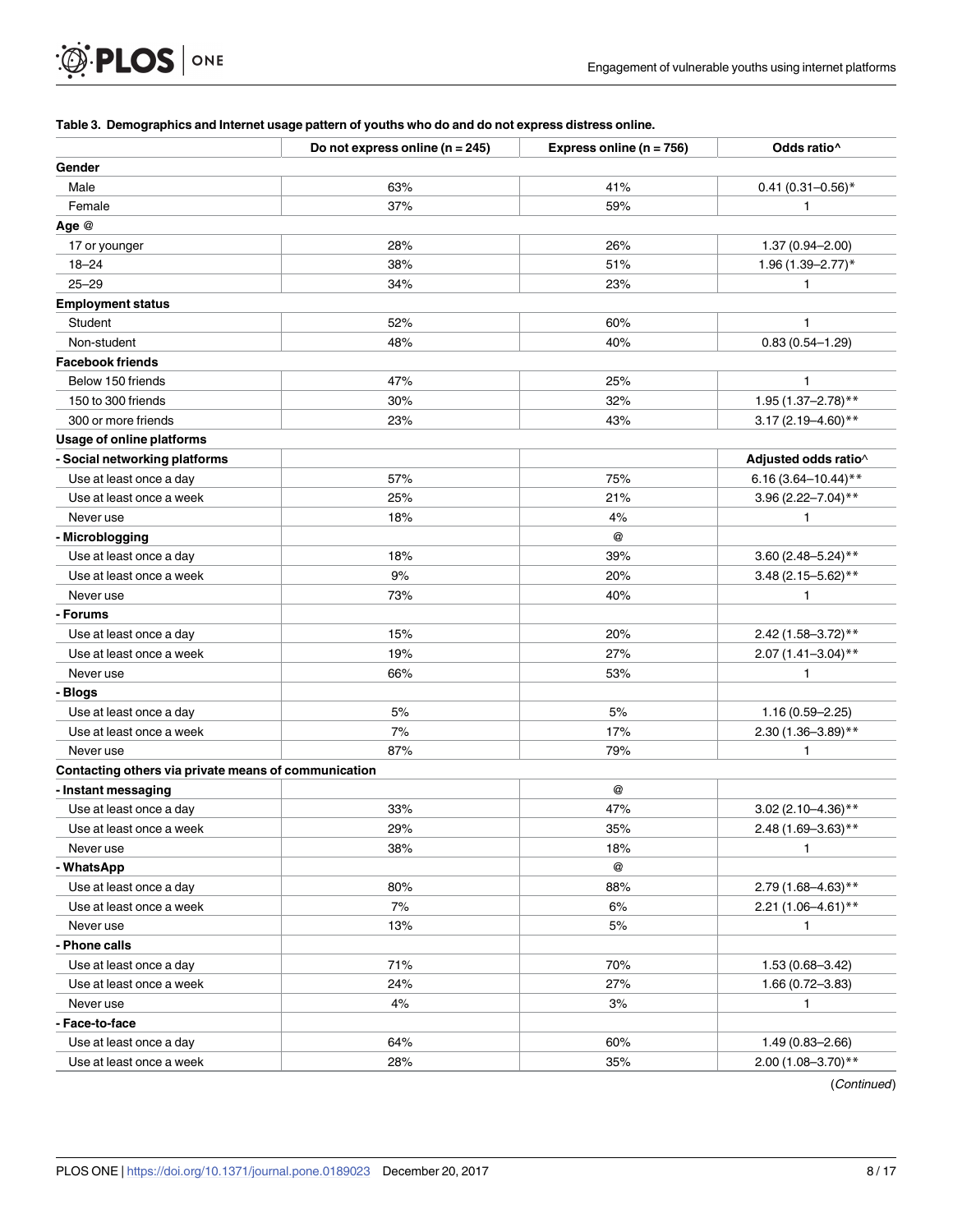#### <span id="page-8-0"></span>**Table 3.** (Continued)

|                                                     | Do not express online ( $n = 245$ ) | Express online ( $n = 756$ ) | Odds ratio^             |  |
|-----------------------------------------------------|-------------------------------------|------------------------------|-------------------------|--|
| Never use                                           | 8%                                  | 5%                           |                         |  |
| Express distress via private means of communication |                                     |                              |                         |  |
| - Instant messaging                                 |                                     |                              |                         |  |
| <b>Express</b>                                      | 27%                                 | 78%                          | $9.39(6.71 - 13.16)$ ** |  |
| Never express                                       | 73%                                 | 22%                          |                         |  |
| - WhatsApp                                          |                                     |                              |                         |  |
| <b>Express</b>                                      | 60%                                 | 88%                          | 4.67 (3.30-6.60)**      |  |
| Never express                                       | 40%                                 | 12%                          |                         |  |
| - Phone calls                                       |                                     |                              |                         |  |
| <b>Express</b>                                      | 76%                                 | 90%                          | 2.46 (1.66-3.65)**      |  |
| Never express                                       | 24%                                 | 10%                          |                         |  |
| - Face-to-face                                      |                                     |                              |                         |  |
| <b>Express</b>                                      | 82%                                 | 93%                          | 2.80 (1.78-4.39)**      |  |
| Never express                                       | 18%                                 | 7%                           |                         |  |
| Risk behaviors & emotional distress (GHQ)           |                                     |                              |                         |  |
| - Thoughts of suicide                               |                                     |                              |                         |  |
| Absent                                              | 84%                                 | 78%                          |                         |  |
| Present                                             | 16%                                 | 22%                          | $1.53(1.04 - 2.25)^*$   |  |
| - Help-seeking                                      |                                     |                              |                         |  |
| Have not sought help                                | 21%                                 | 18%                          | $1.02(0.69 - 1.53)$     |  |
| Have sought informal help                           | 36%                                 | 47%                          | $1.61(1.16 - 2.25)^*$   |  |
| Have sought formal help                             | 4%                                  | 3%                           | $1.03(0.48 - 2.23)$     |  |
| Not distressed (ref. category)                      | 39%                                 | 32%                          |                         |  |

 $*$ <sub>p</sub> < .01.

 $*p < .05$ .

^all variables are adjusted for age and gender.

 $^{\circledR}$  missing data (less than 1%).

<https://doi.org/10.1371/journal.pone.0189023.t003>

distress online, 52% and 41% of the women/girls and men/boys said that they had sought informal help.

An understanding of help-seeking behavior is essential for helping professionals to make good use of resources of the natural support network when planning their outreach strategies. As previously noted, the respondents in this study were separated into four groups on the basis of their help-seeking behavior (see [Fig](#page-3-0) 1), with the non-distressed reference group then compared with each of the three distressed subgroups, namely, the "Did not seek help," "Seek informal help," and "Seek formal help" groups.

Compared with their reference group counterparts, member of the informal help group were more likely to be girls/women, students, and aged between 18 and 24. This group of respondents also reported more Facebook friends (300+; OR = 1.43). As shown in Tables [3–](#page-7-0)[5,](#page-11-0) compared with the reference group, the "Seek informal help" group's profile was very similar to that of the group of respondents who disclosed distress online, with members of both groups being frequent users of online platforms who frequently express their emotions via online platforms. Relative to the reference group, the "seek informal help" group also had a higher lifetime prevalence of suicidal ideation (OR = 2.09), non-suicidal self-injury  $(OR = 2.42)$ , high levels of emotional distress (high GHQ scores;  $OR = 12.78$ ), and being bullied (OR =  $2.17$ ).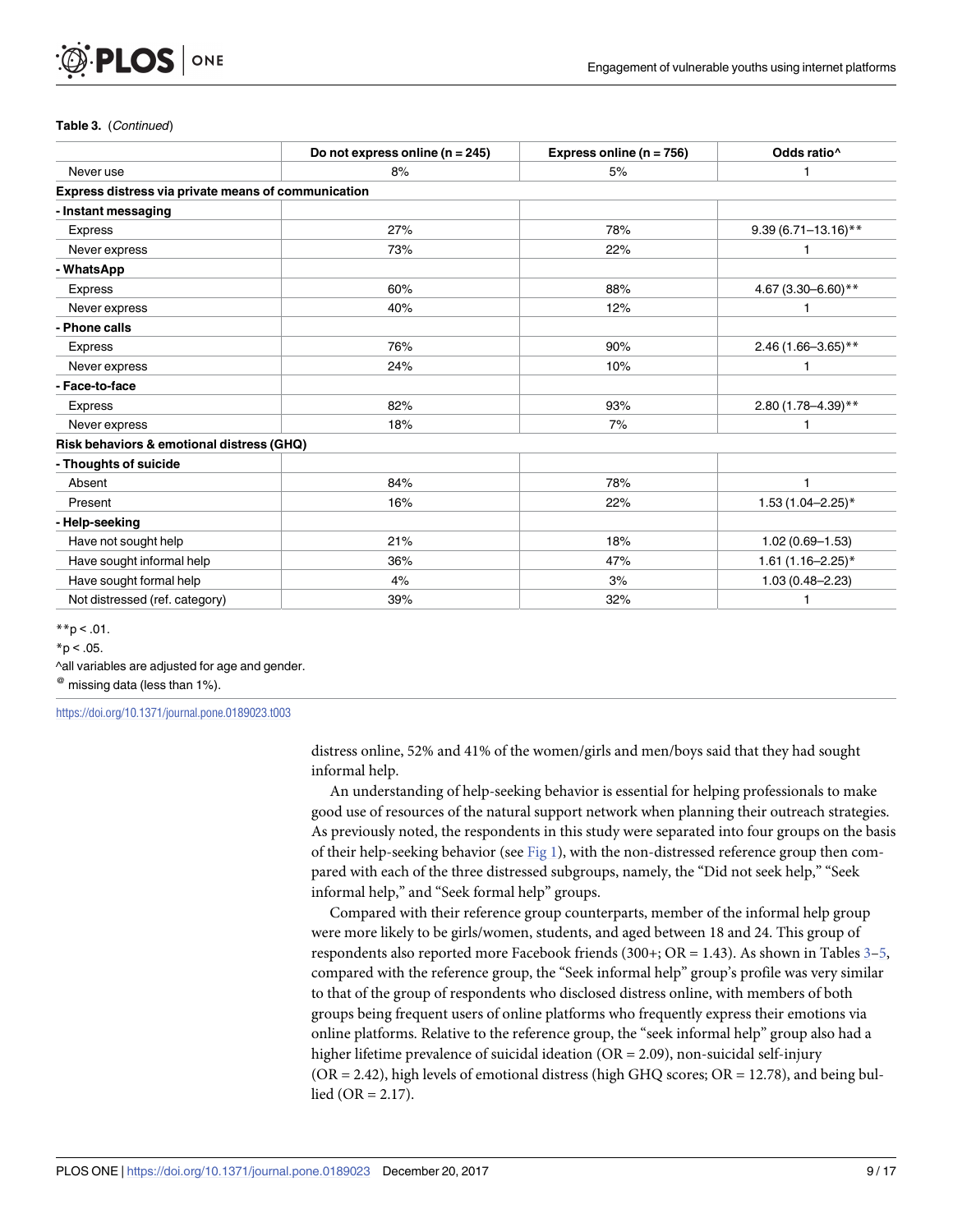<span id="page-9-0"></span>

|                                              | "Did not seek help"<br>group ( $N = 188$ ) | Adjusted OR^                  | "Seek informal help"<br>group ( $N = 446$ ) | Adjusted OR <sup>^</sup>              | "Seek- formal help"<br>group ( $N = 37$ ) | Adjusted OR <sup>^</sup>              |
|----------------------------------------------|--------------------------------------------|-------------------------------|---------------------------------------------|---------------------------------------|-------------------------------------------|---------------------------------------|
| Sex                                          |                                            |                               |                                             |                                       |                                           |                                       |
| Male                                         | 57%                                        | 1                             | 39%                                         | 1                                     | 38%                                       | 1                                     |
| Female                                       | 43%                                        | $0.79(0.55 -$<br>1.13)        | 61%                                         | $1.63(1.22 -$<br>$2.17$ <sup>**</sup> | 62%                                       | $1.71(0.85 -$<br>3.44)                |
| Age                                          | $^\copyright$                              |                               | @                                           |                                       |                                           |                                       |
| Below 17                                     | 18%                                        | 1                             | 28%                                         | 1                                     | 22%                                       | 1                                     |
| $18 - 24$                                    | 53%                                        | $2.35(1.47 -$<br>$(3.75)$ *** | 52%                                         | $1.51(1.07 -$<br>$2.11$ <sup>*</sup>  | 51%                                       | 1.90 (0.80-<br>4.51)                  |
| $25 - 29$                                    | 28%                                        | $1.50(0.90 -$<br>2.50)        | 20%                                         | $0.70(0.48 -$<br>1.03)                | 27%                                       | $1.20(0.46 -$<br>3.17)                |
| <b>Employment status</b>                     |                                            |                               |                                             |                                       |                                           |                                       |
| Student                                      | 54.8%                                      | $\mathbf{1}$                  | 64.1%                                       | $\mathbf{1}$                          | 48.6%                                     | 1                                     |
| Non-student                                  | 45.2%                                      | $0.76(0.43 -$<br>1.35)        | 35.9%                                       | $0.64(0.40 -$<br>$(1.00)*$            | 51.4%                                     | $0.96(0.34 -$<br>(2.66)               |
| Facebook friends                             |                                            |                               |                                             |                                       |                                           |                                       |
| Below 150 friends                            | 31%                                        | 1                             | 26%                                         | 1                                     | 41%                                       | 1                                     |
| 150 to 300 friends                           | 34%                                        | $1.32(0.84 -$<br>2.06)        | 32%                                         | $1.37(0.95 -$<br>1.98)                | 32%                                       | $0.88(0.39 -$<br>1.98)                |
| 300 friends or more                          | 35%                                        | $1.15(0.74 -$<br>1.78)        | 42%                                         | $1.43(1.01 -$<br>$2.03)*$             | 27%                                       | $0.59(0.25 -$<br>1.38)                |
| Usage of online platforms                    |                                            |                               |                                             |                                       |                                           |                                       |
| - Social networking                          |                                            |                               |                                             |                                       |                                           |                                       |
| Use at least once a day                      | 71%                                        | $1.08(0.56 -$<br>2.06)        | 73%                                         | $1.91(1.05 -$<br>$(3.48)^*$           | 65%                                       | $0.55(0.19 -$<br>1.56)                |
| Use at least once a week                     | 20%                                        | $0.90(0.43 -$<br>1.85)        | 22%                                         | $1.77(0.93 -$<br>3.38)                | 22%                                       | $0.57(0.17 -$<br>1.90)                |
| Never use                                    | 9%                                         | $\mathbf{1}$                  | 4%                                          | 1                                     | 14%                                       | 1                                     |
| - Microblogging (e.g., Twitter, Weibo, etc.) |                                            |                               |                                             |                                       | $^{\circledR}$                            |                                       |
| Use at least once a day                      | 32%                                        | $1.08(0.72 -$<br>1.63)        | 38%                                         | $1.22(0.88 -$<br>1.69)                | 28%                                       | $0.82(0.36 -$<br>1.87)                |
| Use at least once a week                     | 16%                                        | $0.88(0.53 -$<br>1.45)        | 17%                                         | $0.88(0.59 -$<br>1.31)                | 22%                                       | $1.08(0.44 -$<br>2.64)                |
| Never use                                    | 52%                                        | 1                             | 46%                                         | 1                                     | 50%                                       | 1                                     |
| - Forums                                     | $^\copyright$                              |                               |                                             |                                       | @                                         |                                       |
| Use at least once a day                      | 21%                                        | $1.15(0.71 -$<br>1.87)        | 19%                                         | $1.45(0.97 -$<br>2.15)                | 17%                                       | $1.15(0.43 -$<br>3.10)                |
| Use at least once a week                     | 23%                                        | $1.14(0.73 -$<br>1.79)        | 28%                                         | $1.65(1.16 -$<br>$2.34$ <sup>**</sup> | 28%                                       | 1.48 (0.66<br>3.35)                   |
| Never use                                    | 56%                                        | $\mathbf{1}$                  | 53%                                         | 1                                     | 56%                                       | $\mathbf{1}$                          |
| - Blogs                                      |                                            |                               |                                             |                                       | @                                         |                                       |
| Use at least once a day                      | 6%                                         | $1.23(0.57 -$<br>2.64)        | 4%                                          | $0.86(0.43 -$<br>1.72)                | 8%                                        | $2.22(0.60 -$<br>8.18)                |
| Use at least once a week                     | 11%                                        | $0.88(0.50 -$<br>1.56)        | 16%                                         | $1.29(0.85 -$<br>1.95)                | 25%                                       | $2.32(1.01 -$<br>$5.36$ <sup>**</sup> |
| Never use                                    | 83%                                        | 1                             | 80%                                         | 1                                     | $0\%$                                     | 1                                     |
| Express distress via online platforms        |                                            |                               |                                             |                                       |                                           |                                       |
| - Social network<br>platforms                |                                            |                               |                                             |                                       |                                           |                                       |
| Express                                      | 64%                                        | $0.99(0.68 -$<br>1.45)        | 73%                                         | $1.25(0.91 -$<br>1.71)                | 62%                                       | $0.77(0.38 -$<br>1.57)                |
|                                              |                                            |                               |                                             |                                       |                                           |                                       |

#### **[Table](#page-12-0) 4. Help-seeking behavior among youths with self-perceived distress (compared with the non-distressed group).**

(Continued)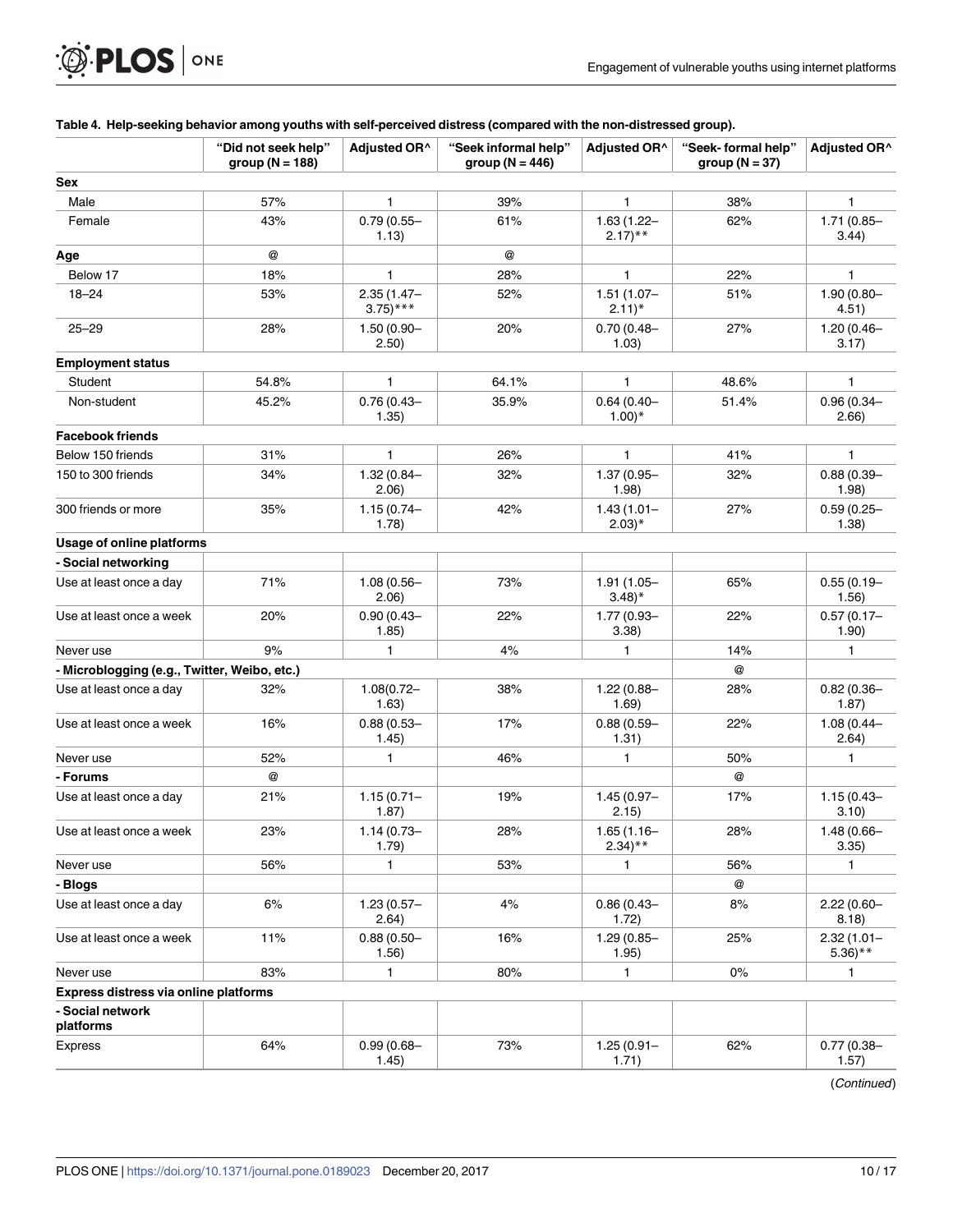#### **Table 4.** (Continued)

|                                                      | "Did not seek help"<br>group ( $N = 188$ ) | Adjusted OR <sup>^</sup> | "Seek informal help"<br>group ( $N = 446$ ) | Adjusted OR^                          | "Seek- formal help"<br>group ( $N = 37$ ) | Adjusted OR^                         |
|------------------------------------------------------|--------------------------------------------|--------------------------|---------------------------------------------|---------------------------------------|-------------------------------------------|--------------------------------------|
| Do not express                                       | 36%                                        | 1                        | 27%                                         | 1                                     | 38%                                       | 1                                    |
| - Micro-blogging                                     | $^\circledR$                               |                          | @                                           |                                       | $^\circledR$                              |                                      |
| Express                                              | 33%                                        | $1.07(0.73 -$<br>1.58)   | 44%                                         | $1.45(1.07 -$<br>$1.96$ <sup>*</sup>  | 37%                                       | $1.10(0.52 -$<br>2.29)               |
| Do not express                                       | 67%                                        | 1                        | 56%                                         | 1                                     | 63%                                       | 1                                    |
| - Forums                                             | $^\circledR$                               |                          | @                                           |                                       |                                           |                                      |
| Express                                              | 13%                                        | $0.74(0.44 -$<br>1.24)   | 18%                                         | $1.21(0.82 -$<br>1.78)                | 16%                                       | $1.04(0.41 -$<br>2.63)               |
| Do not express                                       | 87%                                        | 1                        | 82%                                         | 1                                     | 84%                                       | 1                                    |
| -Blogs                                               | $^{\circledR}$                             |                          | @                                           |                                       | @                                         |                                      |
| Express                                              | 17%                                        | $1.18(0.72 -$<br>1.91)   | 21%                                         | $1.38(0.95 -$<br>2.02)                | 33%                                       | $2.51(1.17-$<br>$5.36$ <sup>*</sup>  |
| Do not express                                       | 83%                                        | 1                        | 79%                                         | 1                                     | 67%                                       | 1                                    |
| Proportion using online platform to express distress |                                            |                          |                                             |                                       |                                           |                                      |
|                                                      | @                                          |                          | $^\copyright$                               |                                       | @                                         |                                      |
| Do not express on any<br>online platform             | 28%                                        | 1                        | 20%                                         | 1                                     | 28%                                       | 1                                    |
| Some sort of online<br>platform expression           | 72%                                        | $0.91(0.60 -$<br>1.36)   | 80%                                         | $0.69(0.49 -$<br>$0.97$ <sup>*</sup>  | 72%                                       | $1.10(0.50 -$<br>2.40)               |
| Express distress via private means of communication  |                                            |                          |                                             |                                       |                                           |                                      |
| - Instant messaging                                  |                                            |                          | $^{\circledR}$                              |                                       |                                           |                                      |
| Express                                              | 62%                                        | $0.96(0.66 -$<br>1.40)   | 69%                                         | $1.17(0.87 -$<br>1.59)                | 57%                                       | $0.71(0.36 -$<br>1.42)               |
| Do not express                                       | 38%                                        | 1                        | 31%                                         | 1                                     | 43%                                       | 1                                    |
| -WhatsApp                                            |                                            |                          | @                                           |                                       |                                           |                                      |
| Express                                              | 78%                                        | $1.11(0.72 -$<br>1.71)   | 92%                                         | $1.81(1.25 -$<br>$2.63$ <sup>**</sup> | 78%                                       | $1.01(0.44 -$<br>2.32)               |
| Do not express                                       | 22%                                        | 1                        | 8%                                          | 1                                     | 22%                                       | $\mathbf{1}$                         |
| - Phone calls                                        |                                            |                          |                                             |                                       |                                           |                                      |
| Express                                              | 77%                                        | $0.70(0.44 -$<br>1.11)   | $8%$                                        | $2.20(1.40 -$<br>$(3.47)$ **          | 89%                                       | $1.41(0.47 -$<br>4.22)               |
| Do not express                                       | 23%                                        | 1                        | 92%                                         | 1                                     | 11%                                       | 1                                    |
| -Face-to-face                                        |                                            |                          |                                             |                                       |                                           |                                      |
| Express                                              | 86%                                        | $0.82(0.48 -$<br>1.42)   | 94%                                         | $1.83(1.10 -$<br>$3.07$ <sup>*</sup>  | 95%                                       | $2.01(0.46 -$<br>8.74)               |
| Do not express                                       | 14%                                        | 1                        | 6%                                          | 1                                     | $5%$                                      | 1                                    |
| Willingness to be approached by online professionals |                                            |                          |                                             |                                       |                                           |                                      |
| Neutral                                              | 37%                                        | 1                        | 38%                                         | 1                                     | 30%                                       | 1                                    |
| Unwilling                                            | 36%                                        | $1.04(0.69 -$<br>1.58)   | 38%                                         | $1.09(0.78 -$<br>1.50)                | 24%                                       | $0.88(0.35 -$<br>2.21)               |
| Willing                                              | 27%                                        | $1.23(0.78 -$<br>1.95)   | 24%                                         | $1.11(0.77 -$<br>1.61)                | 46%                                       | $2.67(1.19 -$<br>$6.01$ <sup>*</sup> |
| *** $p < .001$ .                                     |                                            |                          |                                             |                                       |                                           |                                      |

 $*$ <sub>\*</sub> $p$  < .01.

 $*p < .05$ .

^all variables are adjusted for age and sex.

@ missing data (less than 1%).

<https://doi.org/10.1371/journal.pone.0189023.t004>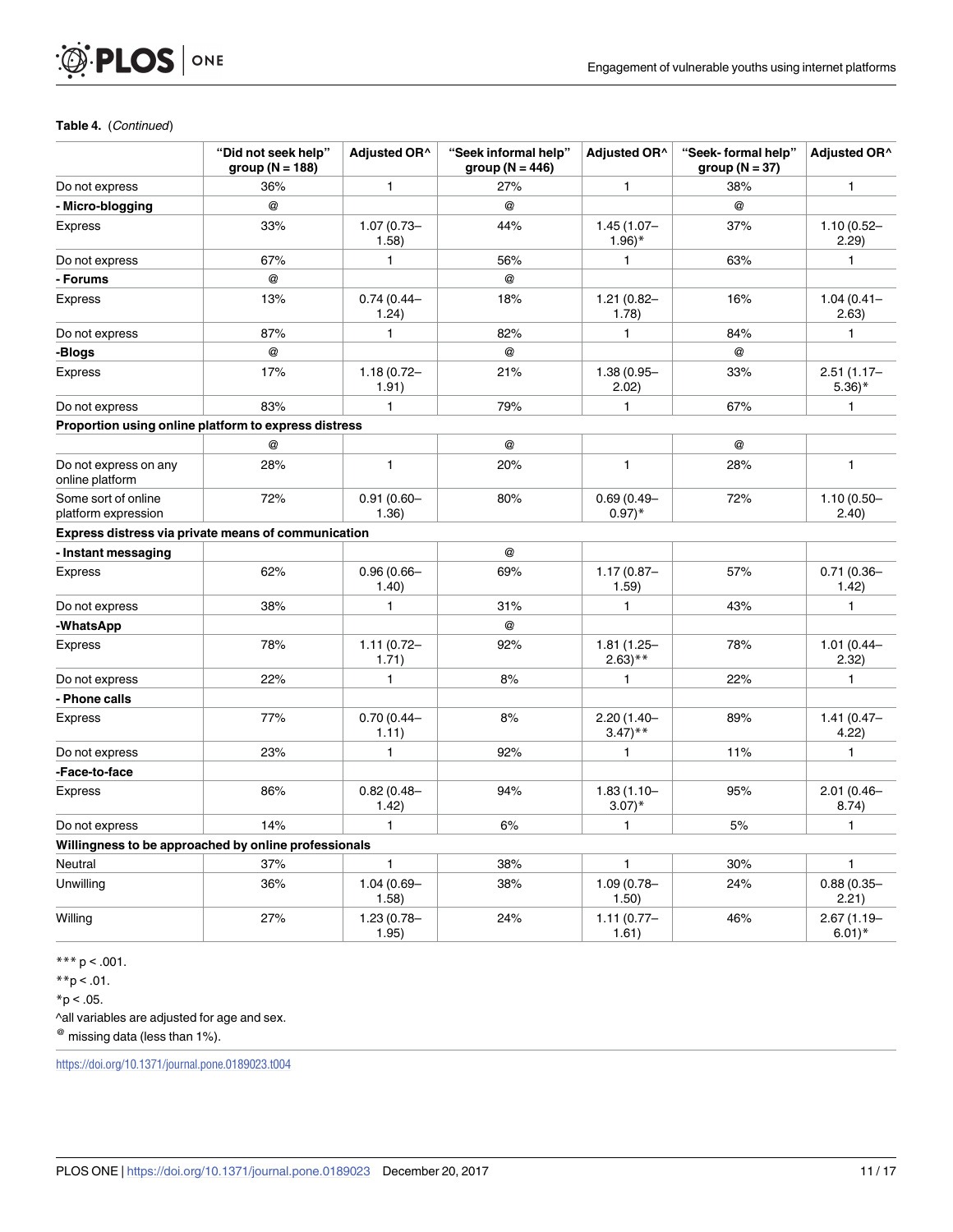<span id="page-11-0"></span>

|                          | "Did not seek help"<br>group ( $N = 188$ ) | Adjusted OR <sup>^</sup>              | "Seek informal help"<br>group ( $N = 446$ ) | Adjusted OR <sup>^</sup>  | "Seek formal help"<br>group ( $N = 37$ ) | Adjusted OR^              |
|--------------------------|--------------------------------------------|---------------------------------------|---------------------------------------------|---------------------------|------------------------------------------|---------------------------|
| <b>Suicidal thoughts</b> |                                            |                                       |                                             |                           |                                          |                           |
| Absent                   | 74%                                        | 1                                     | 77%                                         | $\mathbf{1}$              | 70%                                      | $\mathbf{1}$              |
| Present                  | 26%                                        | $2.36(1.49 -$<br>$(3.72)$ ***         | 23%                                         | 2.09 (1.42-3.09)<br>***   | 30%                                      | $2.87(1.32 - 6.24)$<br>** |
| Intentional self-injury  |                                            |                                       |                                             |                           |                                          |                           |
| Absent                   | 86%                                        | 1                                     | 88%                                         | 1                         | 81%                                      | 1                         |
| Present                  | 14%                                        | $2.98(1.59 -$<br>$5.57$ <sup>**</sup> | 12%                                         | 2.42 (1.38-4.23)<br>$***$ | 19%                                      | 4.27 (1.65-11.08)<br>**   |
|                          | More than 5 alcoholic drinks per occasion  |                                       |                                             |                           |                                          |                           |
| Absent                   | 70%                                        | 1                                     | 72%                                         | 1                         | 62%                                      | 1                         |
| Present                  | 30%                                        | $1.13(0.74 -$<br>1.72)                | 28%                                         | $1.33(0.94 - 1.87)$       | 38%                                      | $1.87(0.88 - 4.00)$       |
|                          | Smoke more than 5 cigarettes per day       |                                       |                                             |                           |                                          |                           |
| Absent                   | 87%                                        | 1                                     | 93%                                         | $\mathbf{1}$              | 84%                                      | 1                         |
| Present                  | 13%                                        | $0.99(0.57 -$<br>1.73)                | 7%                                          | $0.66(0.40 - 1.09)$       | 16%                                      | $1.52(0.57 - 4.03)$       |
|                          | Drug/Substance abuse                       |                                       |                                             |                           |                                          |                           |
| Absent                   | 96%                                        | 1                                     | 99%                                         | $\mathbf{1}$              | 95%                                      | $\mathbf{1}$              |
| Present                  | 4%                                         | $0.92(0.36 -$<br>2.39)                | 1%                                          | $0.22(0.06 - 0.80)$       | 5%                                       | $1.62(0.34 - 7.76)$       |
| Gambling                 |                                            |                                       |                                             |                           |                                          |                           |
| Absent                   | 70%                                        | 1                                     | 75%                                         | $\mathbf{1}$              | 70%                                      | 1                         |
| Present                  | 30%                                        | $0.89(0.58 -$<br>1.37)                | 25%                                         | $0.93(0.65 - 1.31)$       | 30%                                      | $1.00(0.44 - 2.25)$       |
| Debt problems            |                                            |                                       |                                             |                           |                                          |                           |
| Absent                   | 88%                                        | 1                                     | 95%                                         | $\mathbf{1}$              | 95%                                      | $\mathbf{1}$              |
| Present                  | 12%                                        | $2.87(1.42 -$<br>$5.78$ <sup>**</sup> | 5%                                          | 1.47 (0.74-2.93)          | 5%                                       | $1.26(0.27 - 5.94)$       |
| Unsafe<br>sex            |                                            |                                       | $^\copyright$                               |                           |                                          |                           |
| Absent                   | 86%                                        | 1                                     | 93%                                         | $\mathbf{1}$              | 81%                                      | 1                         |
| Present                  | 14%                                        | $2.49(1.32 -$<br>$4.71$ <sup>**</sup> | 7%                                          | 1.59 (0.87-2.90)          | 19%                                      | 4.47 (1.64-12.18)<br>**   |
| <b>STD</b>               |                                            |                                       |                                             |                           |                                          |                           |
| Absent                   | 100%                                       | $\blacksquare$                        | 100%                                        | $\mathbf{1}$              | 97%                                      | 1                         |
| Present                  | 0%                                         |                                       | 0%                                          | $1.25(0.07 -$<br>21.25)   | 3%                                       | 13.09 (0.75-<br>229.12)   |
| Unintended pregnancy     |                                            |                                       |                                             |                           |                                          |                           |
| Absent                   | 98%                                        | 1                                     | 99%                                         | $\mathbf{1}$              | 100%                                     |                           |
| Present                  | 2%                                         | $4.62(0.81 -$<br>26.26)               | 1%                                          | $2.33(0.46 -$<br>11.86)   | $0\%$                                    |                           |
| <b>Abortion</b>          |                                            |                                       |                                             |                           |                                          |                           |
| Absent                   | 99%                                        | 1                                     | 99%                                         | 1                         | 100%                                     |                           |
| Present                  | 1%                                         | $2.02(0.28 -$<br>14.56)               | 1%                                          | $1.03(0.17 - 6.25)$       | $0\%$                                    |                           |
| <b>Bullied others</b>    |                                            |                                       |                                             |                           |                                          |                           |
| Absent                   | 87%                                        | 1                                     | 89%                                         | 1                         | 89%                                      | 1                         |
| Present                  | 13%                                        | $2.48(1.31 -$<br>$4.67$ <sup>**</sup> | 11%                                         | 2.38 (1.36-4.19)<br>$***$ | 11%                                      | 2.40 (0.75-7.65)          |
| <b>Bullied by others</b> |                                            |                                       |                                             |                           |                                          |                           |

#### [Table](#page-8-0) 5. Risk behaviors and emotional distress among youths with self-perceived distress (compared with non-distressed group).

(Continued)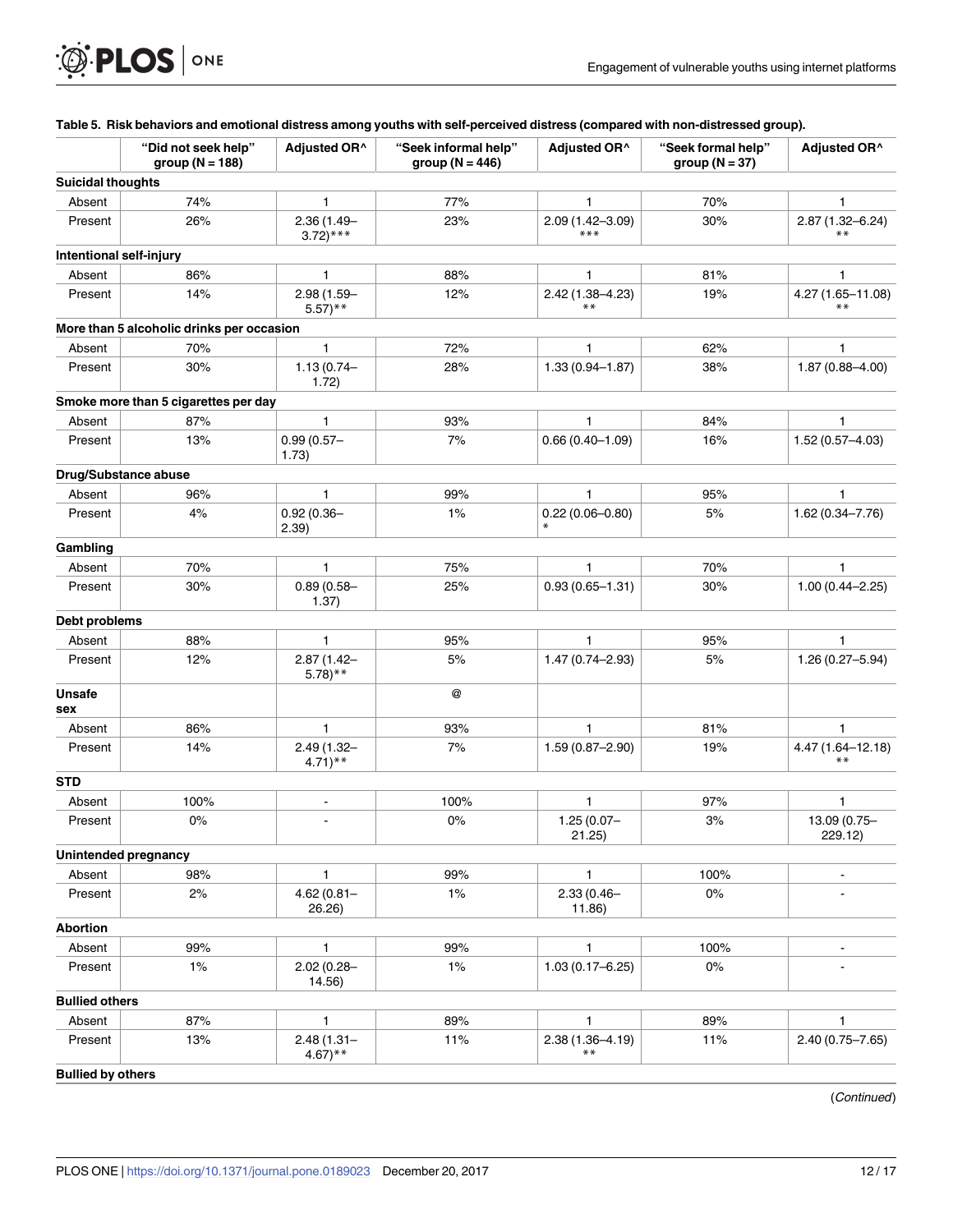#### <span id="page-12-0"></span>**Table 5.** (Continued)

|                           | "Did not seek help"<br>group ( $N = 188$ ) | Adjusted OR <sup>^</sup>               | "Seek informal help"<br>group $(N = 446)$ | Adjusted OR <sup>^</sup>              | "Seek formal help"<br>group ( $N = 37$ ) | Adjusted OR <sup>^</sup>               |
|---------------------------|--------------------------------------------|----------------------------------------|-------------------------------------------|---------------------------------------|------------------------------------------|----------------------------------------|
| Absent                    | 81%                                        |                                        | 84%                                       |                                       | 68%                                      |                                        |
| Present                   | 19%                                        | $2.53(1.48 -$<br>$4.32$ <sup>**</sup>  | 16%                                       | $2.17(1.36 - 3.46)$<br>$***$          | 32%                                      | $5.69(2.57 - 12.59)$<br>$***$          |
| <b>Criminal offenses</b>  |                                            |                                        |                                           |                                       |                                          |                                        |
| Absent                    | 95%                                        |                                        | 99%                                       |                                       | 89%                                      |                                        |
| Present                   | 5%                                         | $2.09(0.78 -$<br>5.64)                 | $1\%$                                     | $0.79(0.26 - 2.34)$                   | 11%                                      | $6.05(1.63 - 22.47)$<br>$***$          |
| <b>Emotional distress</b> |                                            |                                        |                                           |                                       |                                          |                                        |
| Low<br>GHQ                | 94%                                        |                                        | 93%                                       |                                       | 89%                                      |                                        |
| High<br><b>GHQ</b>        | 6%                                         | $10.7(2.34 -$<br>$48.83$ <sup>**</sup> | 7%                                        | 12.78 (3.03-<br>$53.94$ <sup>**</sup> | 11%                                      | 19.96 (3.51-<br>$113.41$ <sup>**</sup> |

 $***p < .001$ .

 $*$ <sub>p</sub> < .01.

 $*<sub>p</sub> < .05$ .

^all variables are adjusted for age and gender.

 $^\circledR$  missing data (less than 1%).

<https://doi.org/10.1371/journal.pone.0189023.t005>

Interestingly, the "Did not seek help" and "Seek formal help" groups had a similar risk profile relative to the reference group. Both groups had a higher lifetime prevalence of suicidal ideation, non-suicidal self-injury, unsafe sex, high levels of emotional distress (high GHQ scores), and being bullied (please refer to [Table](#page-9-0) 4 for the adjusted ORs). However, members of the "Did not seek help" group were more likely to have debt ( $OR = 2.87$ ) and bullying problems  $(OR = 2.48)$  than members of the reference group, whereas members of the "Seek formal help" group were more likely to have committed a criminal offense ( $OR = 6.05$ ). The latter were also more willing to be approached by online professionals ( $OR = 2.67$ ), possibly because they were in greater need of professional support than members of the other groups.

## **Discussion**

To the best of our knowledge, this is the first study to investigate help-seeking behavior through possible means of Internet engagement and to examine the online expression of distress by young people using a representative sample of Chinese youths. Its results indicate that young female students aged 18 to 24 with strong online and personal networks are the most likely to express emotional distress online, which is helpful information for helping professionals seeking to identify the population of youths most likely to view the Internet as an emotional outlet. With the strong personal and well-developed online networks, these professionals may be able to increase their influence by attempting to connect with youths and their friends online and/or promoting their services online or making them accessible via the Internet. For instance, helping professionals could recruit volunteers to serve as Internet ambassadors to safeguard the online space to promote a more caring Internet culture. These volunteers could visit online forums or Facebook groups to leave caring messages and offer words of kindness to those who appear to be in distress.

The study's results also suggest that professionals should view those who have either never sought help or sought informal help alone as targets for engagement. In this research, respondents who were distressed had a higher prevalence of several risk behaviors compared with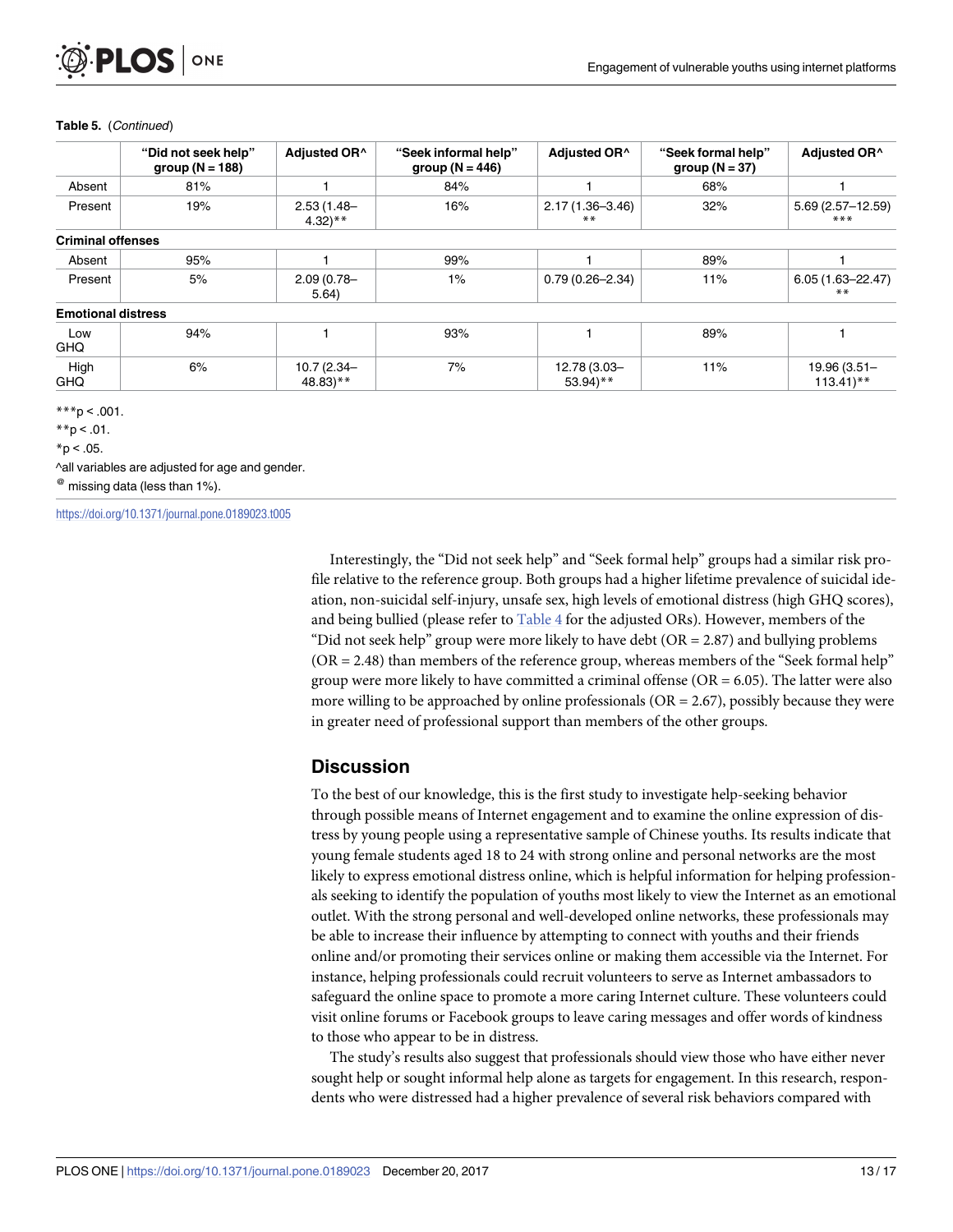<span id="page-13-0"></span>their non-distressed counterparts. More importantly, approximately 20% of the distressed youths surveyed (i.e., members of the "Did not seek help" group) had sought neither formal nor informal help despite expressing their distress online. According to the GPM, helping professionals can act as gatekeepers to identify youths who make negative expressions online and offer them formal services. The distressed youths in the current study were divided into groups on the basis of their help-seeking behavior (see [Fig](#page-3-0) 1). Relative to the "Did not seek help" group, the "seek informal help" group exhibited a stronger tendency to express distress via online platforms. However, the former agreed that online platforms are a good venue for retaining anonymity. These findings shed light on what professionals can do to earn trust and build rapport during the engagement process. The adoption of the Internet as an outreach platform opens up a new range of possibilities and areas for discussion for the providers of youth services.

This study has several limitations that must be acknowledged. First, as it involved a telephone-based survey based on randomly generated mobile phone numbers, youths who do not use a mobile phone were excluded. Second, the response rate was less than ideal, possibly because of the relatively extensive length of the survey questionnaire. Third, the survey comprised only self-report items, which are known to be prone to recall bias, and there is thus no way to verify how accurately the findings reflect the true Internet behavior of Hong Kong youths. Finally, one important issue has been left unaddressed by our study, that is, the question of whether young people are likely to search online for health or risk behavior information prior to their disclosure of distress online. If so, knowledge of what kinds of websites they browse (e.g., sites discussing suicide methods) would be helpful for professionals seeking to better target their outreach efforts [[25](#page-15-0)]. Further research in this area is necessary.

To the best of our knowledge, there has been only few evaluative studies to date concerning an online outreach intervention restricted to a specific population (i.e., Chinese men who have sex with men) [[18](#page-15-0)], which implies that online outreach has the potential to be expanded to other problem areas (e.g., cyberbullying and youth social withdrawal) [[26](#page-15-0)–[27](#page-15-0)]. Researchers should consider cooperating with social media companies (e.g., Facebook, Google, Baidu) to



**[Fig](#page-14-0) 2. Pyramid model of the survey.**

<https://doi.org/10.1371/journal.pone.0189023.g002>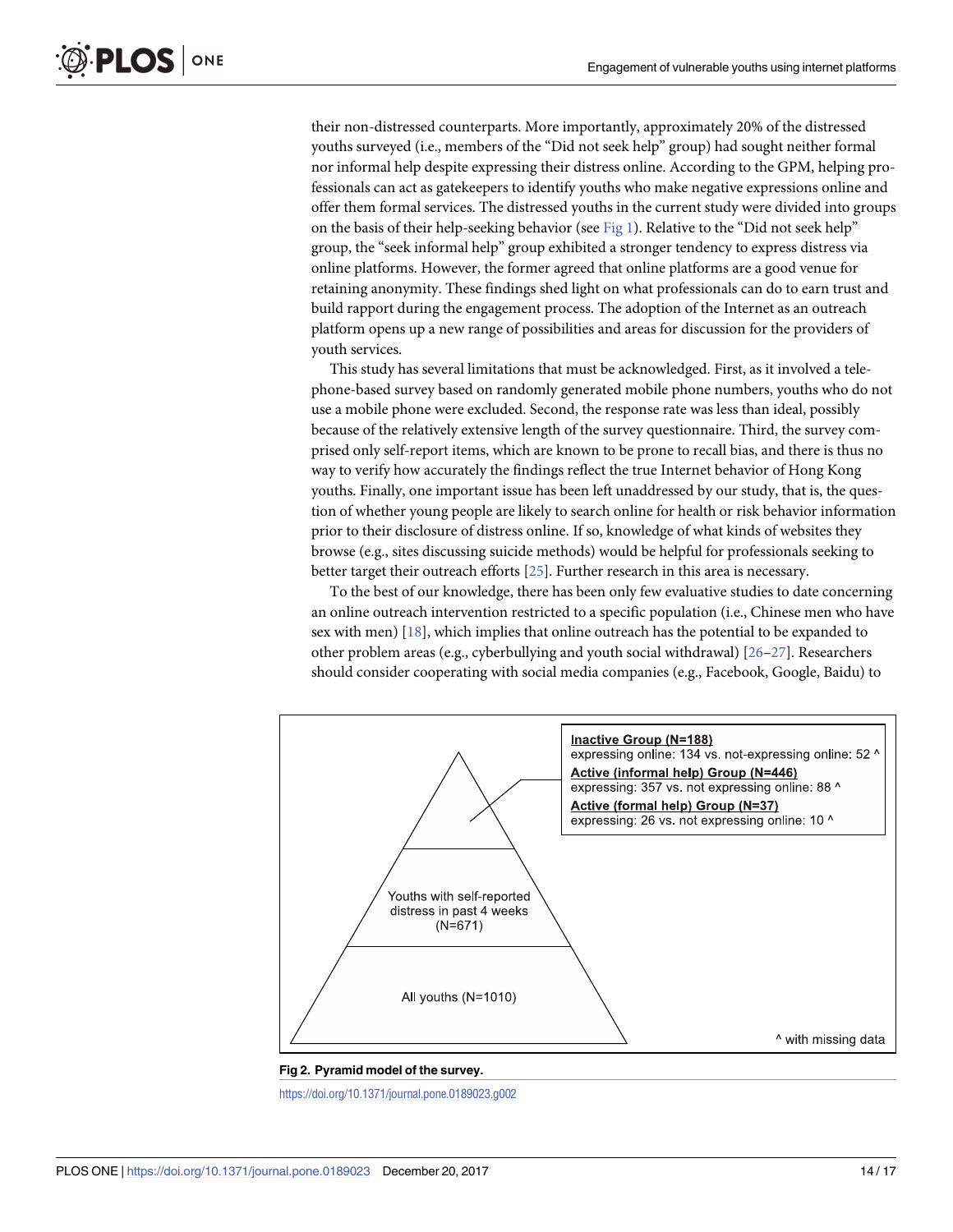<span id="page-14-0"></span>make relevant information accessible to those who need it. Social media platforms play a supplementary role to existing youth services, providing a substitute means of engagement. Youth service providers should take note of the nature of online engagement and consider providing timelier, more accessible services to youths at risk of mental health problems. Advanced technologies can also be utilized to improve the online detection of at-risk youths [\[28–30](#page-16-0)]. All of these strategies should be incorporated into future deliberations on youth service provision in the Internet era. If their features are used properly, social media can be an effective means to connect with the previously disconnected.

(Please refer to [Fig](#page-3-0)1.tif for Fig 1. Categorization of the four groups for DV2 and Fig2.tif for [Fig](#page-13-0) 2. Pyramid model of the survey.)

## **Acknowledgments**

This study was ExCEL3 and the Azalea (1972) Endowment Fund, The University of Hong Kong.

We thank Dr C. K. Law and Dr Chen Zhangsheng and the Social Science Research Centre for their generous support. The funders had no role in study design, data collection and analysis, decision to publish, or preparation of the manuscript.

## **Author Contributions**

**Conceptualization:** Melissa Chan, Tim M. H. Li, Yik Wa Law, Paul W. C. Wong, Michael Chau, Cecilia Cheng, King Wa Fu, Paul S. F. Yip.

**Data curation:** Melissa Chan, Tim M. H. Li.

**Formal analysis:** Melissa Chan.

**Funding acquisition:** Yik Wa Law, Paul S. F. Yip.

**Investigation:** Tim M. H. Li, Yik Wa Law, Paul S. F. Yip.

**Methodology:** Melissa Chan, Tim M. H. Li, Yik Wa Law, Paul W. C. Wong, Michael Chau, Cecilia Cheng, King Wa Fu, John Bacon-Shone, Paul S. F. Yip.

**Project administration:** Melissa Chan, Yik Wa Law.

**Resources:** Yik Wa Law, John Bacon-Shone, Paul S. F. Yip.

**Supervision:** Yik Wa Law, John Bacon-Shone, Paul S. F. Yip.

**Validation:** Melissa Chan, Tim M. H. Li.

**Visualization:** Melissa Chan, Tim M. H. Li, Yik Wa Law.

**Writing – original draft:** Melissa Chan, Tim M. H. Li.

**Writing – review & editing:** Melissa Chan, Tim M. H. Li, Yik Wa Law, Qijin Emily Cheng, Paul S. F. Yip.

#### **References**

- **[1](#page-1-0).** Patel V, Flisher AJ, Hetrick S, McGorry P. Mental health of young people: a global public-health challenge. Lancet. 2007 Apr 20; 369(9569):1302–1313. [https://doi.org/10.1016/S0140-6736\(07\)60368-7](https://doi.org/10.1016/S0140-6736(07)60368-7) PMID: [17434406](http://www.ncbi.nlm.nih.gov/pubmed/17434406)
- **[2](#page-1-0).** Kessler RC, Demler O, Frank RG, Olfson M, Pincus HA, Walters EE, et al. Prevalence and treatment of mental disorders, 1990 to 2003. N Engl J Med. 2005 Jun 16; 352(24):2515–2523.
- **[3](#page-1-0).** Andersen RM. National health surveys and the behavioral model of health services use. Med Care. 2008; 46(7), 647–653. <https://doi.org/10.1097/MLR.0b013e31817a835d> PMID: [18580382](http://www.ncbi.nlm.nih.gov/pubmed/18580382)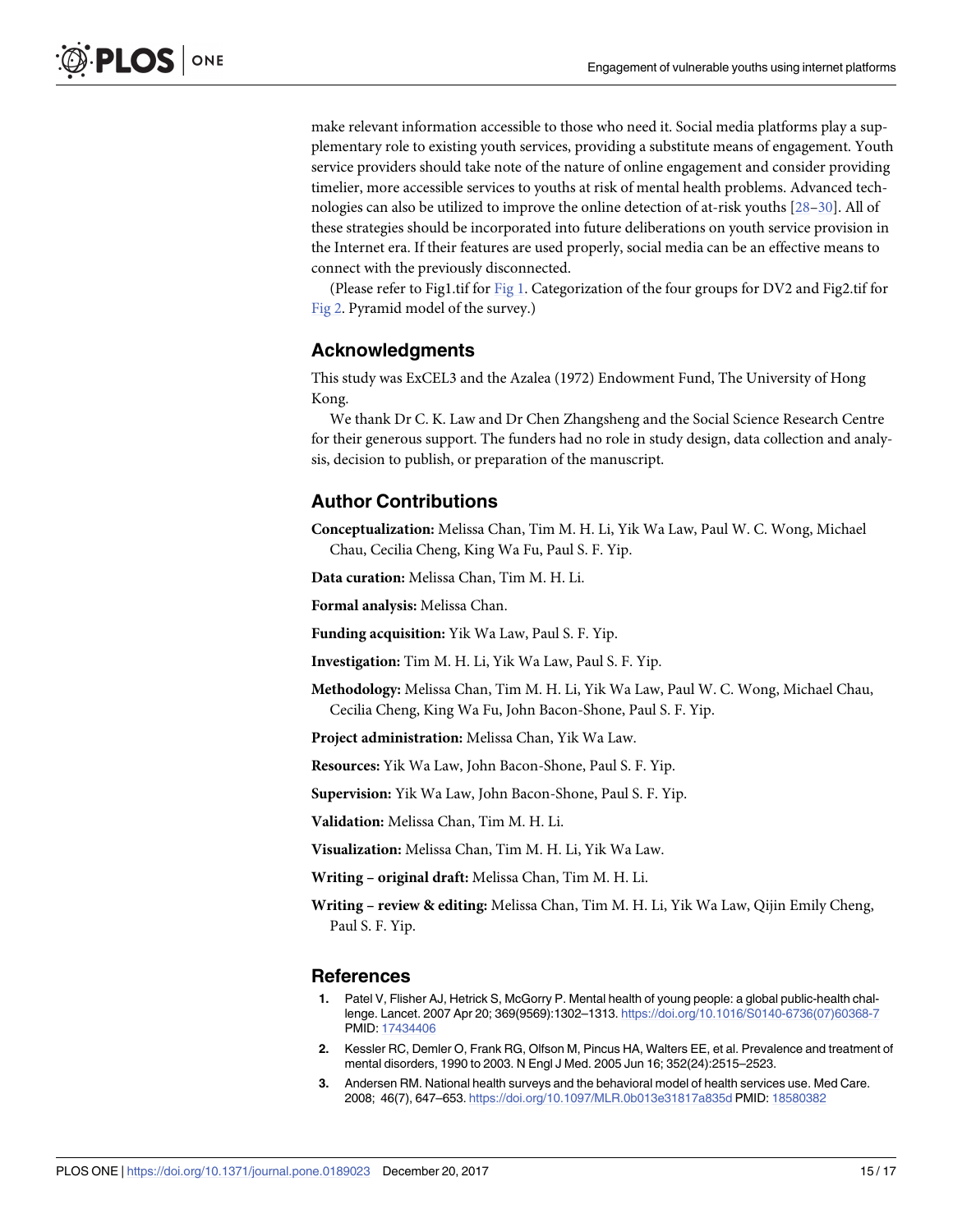- <span id="page-15-0"></span>**[4](#page-1-0).** McKay MM, Stoewe J, McCadam K, Gonzales J. Increasing access to child mental health services for urban children and their caregivers. Health Soc Work. 1998; 23(1): 9–15. PMID: [9522199](http://www.ncbi.nlm.nih.gov/pubmed/9522199)
- **[5](#page-1-0).** Strecher V, Rosenstock IM. The health belief model. In: Baum A, Newman S, Weinman J, West R, McManus C, editors. Cambridge handbook of psychology, health and medicine. New York: Cambridge University Press; 1997. pp. 113–117.
- **[6](#page-1-0).** Raviv A, Raviv A, Vago-Gefen I, Fink AS. The personal service gap: factors affecting adolescents' willingness to seek help. J Adolesc. 2009; 32(3): 483–499. [https://doi.org/10.1016/j.adolescence.2008.07.](https://doi.org/10.1016/j.adolescence.2008.07.004) [004](https://doi.org/10.1016/j.adolescence.2008.07.004) PMID: [18786722](http://www.ncbi.nlm.nih.gov/pubmed/18786722)
- **[7](#page-1-0).** Pescosolido BA. Beyond rational choice: the social dynamics of how people seek help. Am J Sociol. 1992; 97: 1096–1138.
- **[8](#page-1-0).** Stiffman AR, Pescosolido B, Cabassa LJ. Building a model to understand youth service access: the gateway provider model. Ment Health Serv Res. 2004; 6(4): 189–198. PMID: [15588030](http://www.ncbi.nlm.nih.gov/pubmed/15588030)
- **[9](#page-1-0).** International Telecommunication Union. ICT facts and figures 2017. 2017. [https://www.itu.int/en/ITU-D/](https://www.itu.int/en/ITU-D/Statistics/Documents/facts/ICTFactsFigures2017.pdf) [Statistics/Documents/facts/ICTFactsFigures2017.pdf](https://www.itu.int/en/ITU-D/Statistics/Documents/facts/ICTFactsFigures2017.pdf)
- **[10](#page-1-0).** Office of the Communications Authority, HKSAR. Key communications statistics. 2014. [http://www.](http://www.ofca.gov.hk/en/media_focus/data_statistics/key_stat/index.html) [ofca.gov.hk/en/media\\_focus/data\\_statistics/key\\_stat/index.html](http://www.ofca.gov.hk/en/media_focus/data_statistics/key_stat/index.html)
- **[11](#page-1-0).** Cartreine JA, Ahern DK, Locke SE. A roadmap to computer-based psychotherapy in the United States. Harv Rev Psychiatry. 2010; 18(2): 80–95. <https://doi.org/10.3109/10673221003707702> PMID: [20235773](http://www.ncbi.nlm.nih.gov/pubmed/20235773)
- **[12](#page-1-0).** Suler J. The online disinhibition effect. Cyberpsychol Behav. 2004; 7(3): 321–326. [https://doi.org/10.](https://doi.org/10.1089/1094931041291295) [1089/1094931041291295](https://doi.org/10.1089/1094931041291295) PMID: [15257832](http://www.ncbi.nlm.nih.gov/pubmed/15257832)
- **[13](#page-1-0).** Li TMH, Wong PWC, Chan M, Law Y-w, Fu K-w, Chau M, et al. Sexual and mental health in compensated dating in youth in Hong Kong: an exploratory quantitative study. Jacobs Journal of Epidemiology and Preventive Medicine. 2015; 1(1): 006.
- **[14](#page-1-0).** Rajagopal S. Suicide pacts and the internet: complete strangers may make cyberspace pacts. BMJ. 2004; 329(7478): 1298–1299.
- **[15](#page-2-0).** Li TMH, Xu J, Chau M. Competition within and between communities within and across social networks. In: Alhajj R, Rokne J, editors. Encyclopedia of social network analysis and mining. New York: Springer; 2014. pp. 238–241.
- **[16](#page-2-0).** Kelders SM, Kok RN, Ossebaard HC, Van Gemert-Pijnen JE. Persuasive system design does matter: a systematic review of adherence to web-based interventions. J Med Internet Res. 2012; 14(6): e152. <https://doi.org/10.2196/jmir.2104> PMID: [23151820](http://www.ncbi.nlm.nih.gov/pubmed/23151820)
- **[17](#page-2-0).** Dowling M, Rickwood D. Online counseling and therapy for mental health problems: a systematic review of individual synchronous interventions using chat. J Technol Hum Serv. 2013; 31(1): 1–21.
- **[18](#page-2-0).** Zou H, Wu Z, Yu J, Li M, Ablimit M, Li F, et al. Internet-facilitated, voluntary counseling and testing (VCT) clinic-based HIV testing among men who have sex with men in China. PLoS One 2013; 8(2): e51919. <https://doi.org/10.1371/journal.pone.0051919> PMID: [23418417](http://www.ncbi.nlm.nih.gov/pubmed/23418417)
- **[19](#page-2-0).** Stiffman AR, Pescosolido B, Cabassa LJ. Building a model to understand youth service access: the gateway provider model. Ment Health Serv Res. 2004; 6(4): 189–198. PMID: [15588030](http://www.ncbi.nlm.nih.gov/pubmed/15588030)
- **[20](#page-2-0).** Law YW, Wong PW, Yip PS. Health and psychosocial service use among suicides without psychiatric illness. Soc Work. 2015; 60(1): 65–74. PMID: [25643577](http://www.ncbi.nlm.nih.gov/pubmed/25643577)
- **[21](#page-2-0).** Wong PWC, Li TMH, Chan M, Law YW, Chau M, Cheng C, et al. The prevalence and correlates of severe social withdrawal (hikikomori) in Hong Kong—a cross-sectional telephone-based survey study. Int J Soc Psychiatry. 2015; 61(4): 330–342. <https://doi.org/10.1177/0020764014543711> PMID: [25063752](http://www.ncbi.nlm.nih.gov/pubmed/25063752)
- **[22](#page-3-0).** Vieweg BW, Hedlund JL. The General Health Questionnaire (GHQ): a comprehensive review. Journal of Operational Psychiatry. 1983; 14: 74–85.
- **[23](#page-3-0).** Chan DW, Chan TSC. Reliability, validity and the structure of the General Health Questionnaire in a Chinese context. Psychol Med. 1983; 13: 363–371. PMID: [6878523](http://www.ncbi.nlm.nih.gov/pubmed/6878523)
- **[24](#page-3-0).** Lee A, Tsang CK, Lee SH, To CT. A YRBS survey of youth risk behaviors at alternative high schools and mainstream high schools in Hong Kong. J Sch Health. 2001; 71(9): 443–447. PMID: [11727643](http://www.ncbi.nlm.nih.gov/pubmed/11727643)
- **[25](#page-13-0).** Wong PWC, Fu KW, Yau RSP, Ma HHM, Law YW, Chang SS, et al. Accessing suicide-related information on the internet: a retrospective observational study of search behavior. Journal of Medical Internet Research. 2013; 15(1): e3. <https://doi.org/10.2196/jmir.2181> PMID: [23305632](http://www.ncbi.nlm.nih.gov/pubmed/23305632)
- **[26](#page-13-0).** Li TMH, Wong PWC. Editorial Perspective: Pathological social withdrawal during adolescence: a culture-specific or a global phenomenon?. J Child Psychol Psychiatry. 2015a; 56(10): 1039–1041.
- **[27](#page-13-0).** Li TMH, Wong PWC. Youth social withdrawal behavior (hikikomori): a systematic review of qualitative and quantitative studies. Aust N Z J Psychiatry. 2015b; 49(7): 595–609.